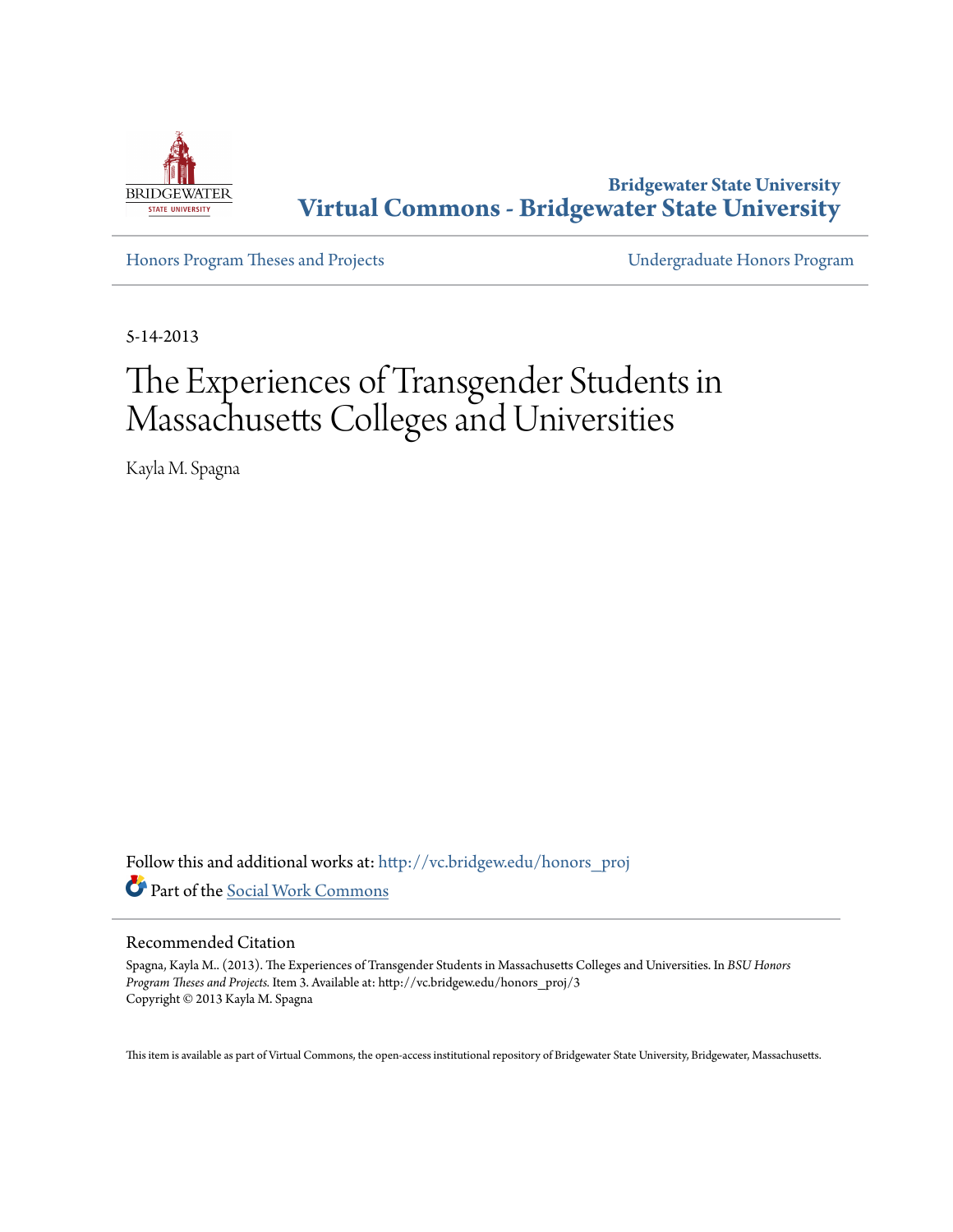The Experiences of Transgender Students in Massachusetts Colleges and Universities

Kayla M. Spagna

Submitted in Partial Completion of the

Requirements for Interdisciplinary Honors in Social Work and English

Bridgewater State University

May 14, 2013

Dr. Kathy Bailey, Thesis Director Dr. Arnaa Alcon, Committee Member Dr. Jonghyun Lee, Committee Member Dr. Matthew Bell, Committee Member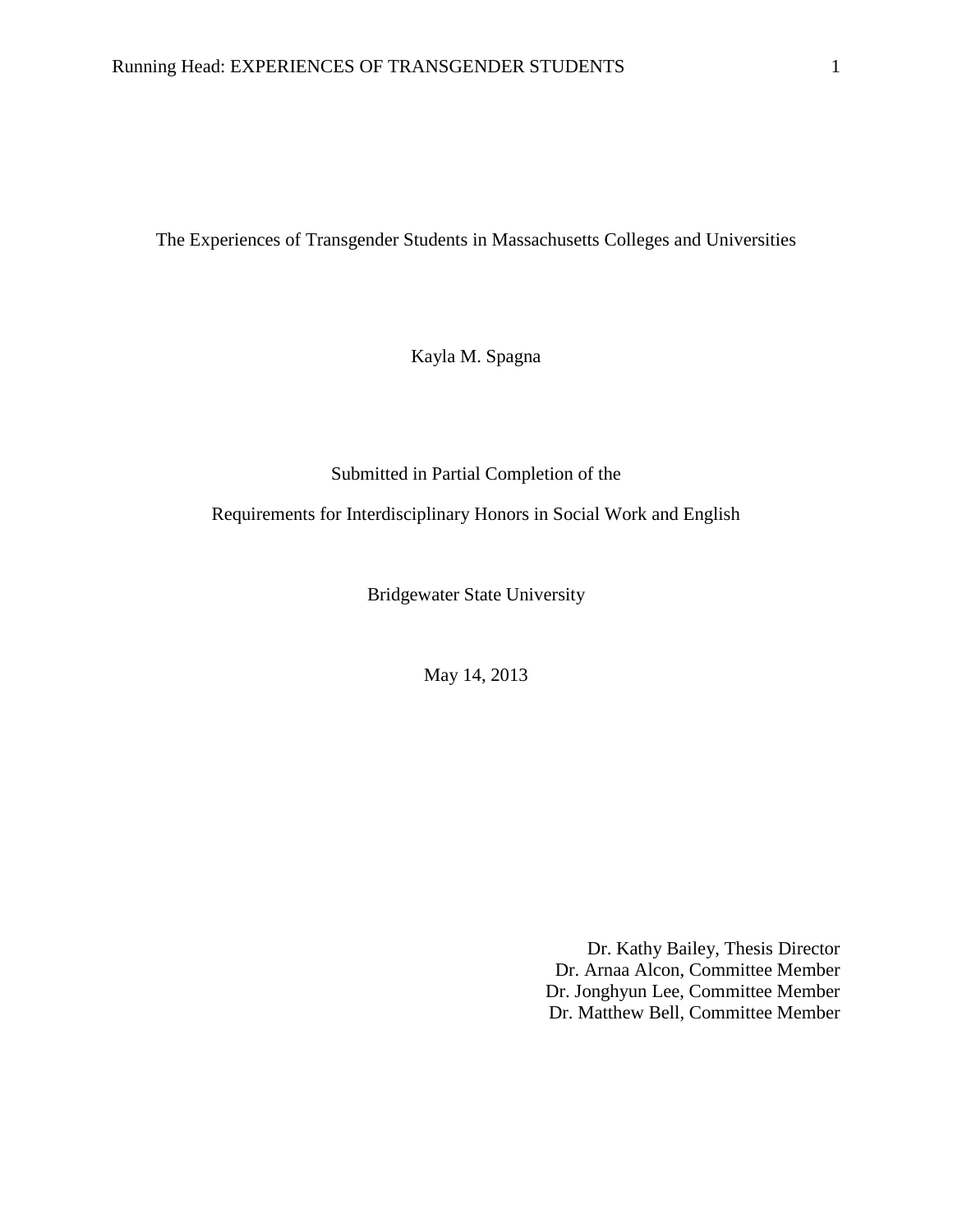## Abstract

This research examines the experiences of transgender students attending four-year colleges or universities in Massachusetts. I pursued a series of qualitative interviews to gain a deeper understanding of the resources available to transgender students and to identify potential barriers to full integration on college campuses. Ten transgender students were interviewed; all were between the ages of 18 and 24 years. Data were coded using grounded theory and a constant comparative approach. Themes include: awareness, safety, college and university policies, and support by trans-inclusion through programs and policies. These findings highlight the importance of transgender-specific information and broader education for both students and faculty, an improved climate regarding safety concerns, the impact of barriers experienced by transgender students, and ways in which transgender students can be supported by colleges and universities. One significant finding of this study is that many transgender students in this study rely on their college or university and its programs for support due to a lack of understanding available in their home environment. While most studies on transgender youth focus on adolescence, this study focuses on emerging adults and provides new avenues for supporting transgender students attending colleges and universities.

*Keywords:* transgender, higher education, campus climate, student support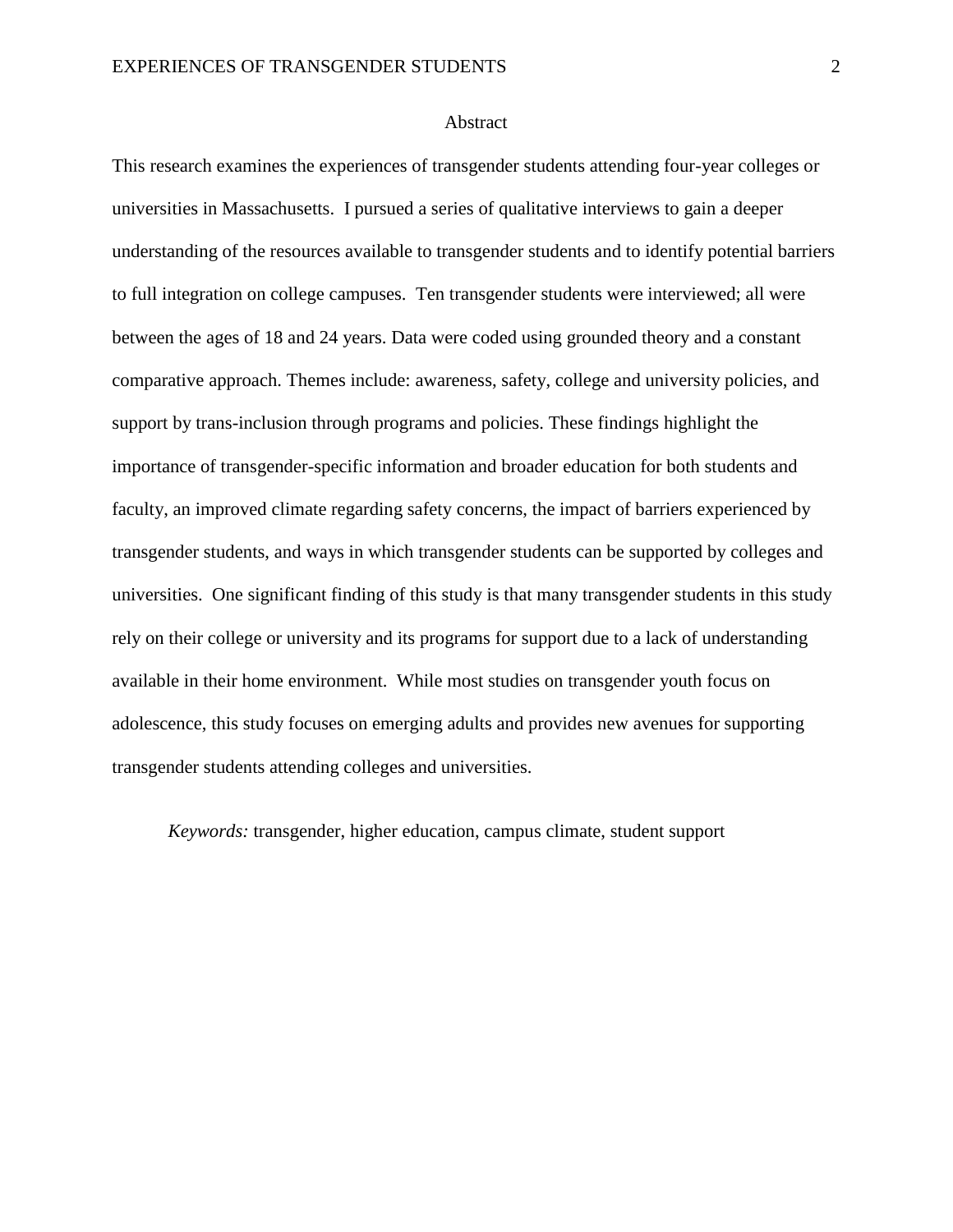*"My life was kind of like mixed and matched little pieces at the time and then after starting everything, with my transition, it kind of all came together and I was able to piece together my life and be fully comfortable with myself and start succeeding and making my own paths." –Travis*

# **Introduction**

Transgender is an umbrella term that encompasses people who transition from one gender to another and/or people who defy the gender binary. The gender binary is the traditional classification of sex, limited to two: male and female. Also contained in this group are those whose gender identity or gender expression differs from the social norms concerning masculinity and femininity. These traditional gender stereotypes are determined culturally and place specific expectations upon individuals to confirm to their assigned biological sex category of male or female. A person's gender identity is how a person identifies and expresses their own gender, which may or may not be consistent with their biological sex. There are many different forms of gender expression, including clothing, make up, voice inflection, hair style, mannerisms, and behavior (Massachusetts Transgender Political Coalition, 2012). Therefore, while a transgender individual may be assigned female sex at birth and have a feminine gender expression, where the world reads the individual as a girl or woman, this individual nonetheless could have a male core gender identity.

Some transgender individuals choose to make a physical transition to their chosen gender identity; others do not. The most commonly understood experience of transitioning is through the use of hormone therapy and gender reassignment surgery. A transgender person may or may not choose hormone therapy, which is the use of testosterone, testosterone blockers, or estrogen prescriptions to diminish or enhance biological secondary sexual characteristics. Likewise, transgender individuals may or may not have gender reassignment surgery, where biological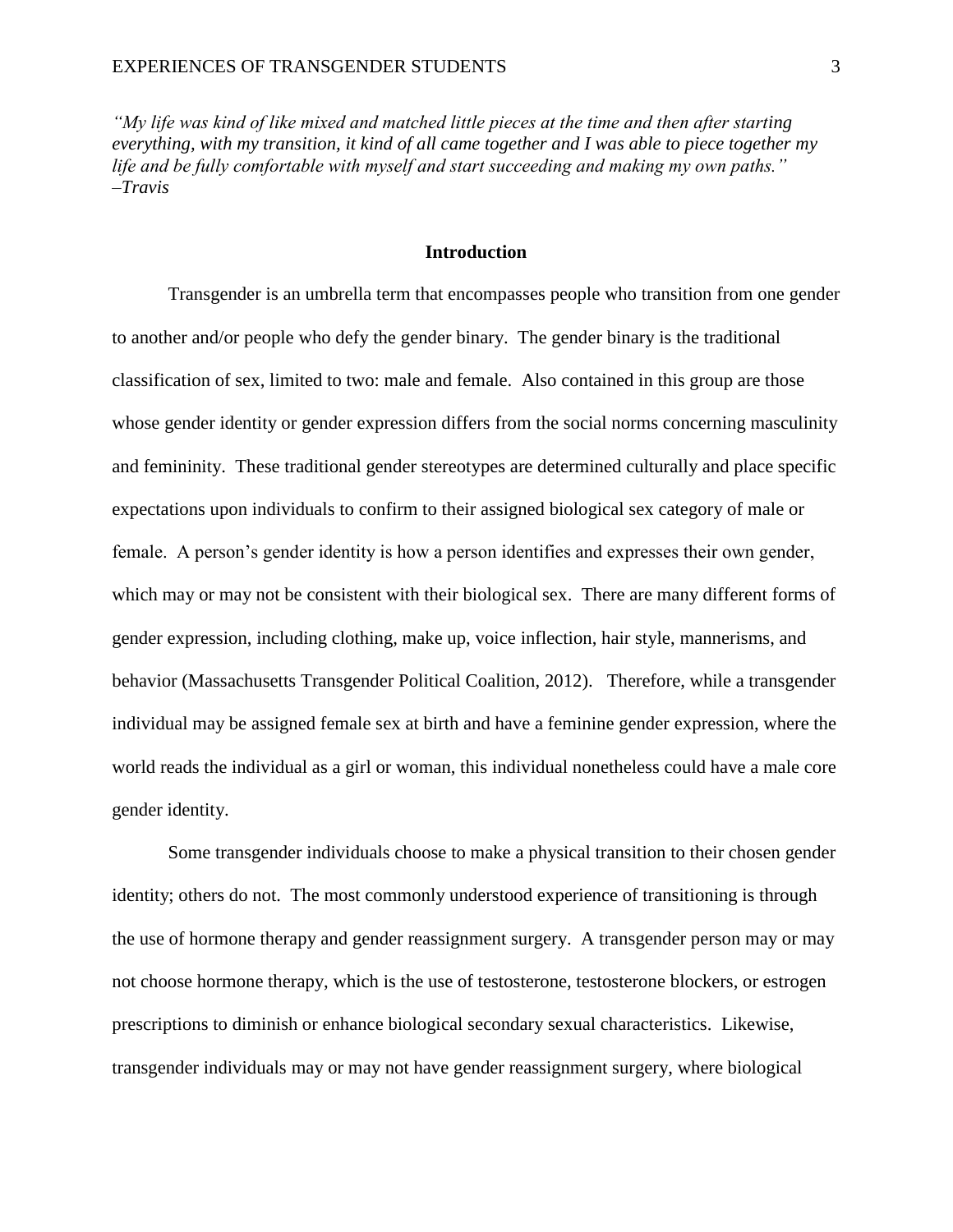reproductive organs are surgically reconstructed or altered. Although these are the two most common ways of transitioning, they are not what exclusively defines one as identifying as transgender. Male-to female (MTF), female-to-male (FTM), intersex, cross dressers, drag kings and queens, transsexual individuals, gender queer, gender benders, androgynies, among others are also included under the transgender umbrella (Davidson, 2007). Being transgender could also mean being gender queer: while some individuals identify as one of the two socially constructed genders, male or female, others identify as neither or as parts of both (Holmes, 2003).

Gender identity and gender expression are separate from sexual orientation, which relates to the gender identity a person is attracted to. A person's sexual orientation could be heterosexual, homosexual, bisexual, asexual, pansexual, etc. A transgender person, regardless of their biological sex or their transitioning sex, can be any sexual orientation, the same as a person who is cisgendered. Cisgender refers to a person whose gender identity matches their biological sex (Massachusetts Transgender Political Coalition, 2012; Badgett, Lau, Sears, & Ho, 2007).

## **Theoretical Orientation**

This interdisciplinary paper is informed by two theories: queer theory and human population ecology theory. Queer theory draws from the field of Gender Studies and explores issues of sexuality and sexuality difference through philosophy, literature, and culture (Stein, 1994). Human population ecology is based in the field of Social Work and studies the relationships of humans and their natural environments (Netting, 2011). Following a discussion of these two theories, I also review identity development.

#### **Queer Theory**

According to Stein (1994), many GLBT individuals found the term "Lesbian and Gay Studies" not-inclusive enough: "Queer Theory" became a demand for new ways of thinking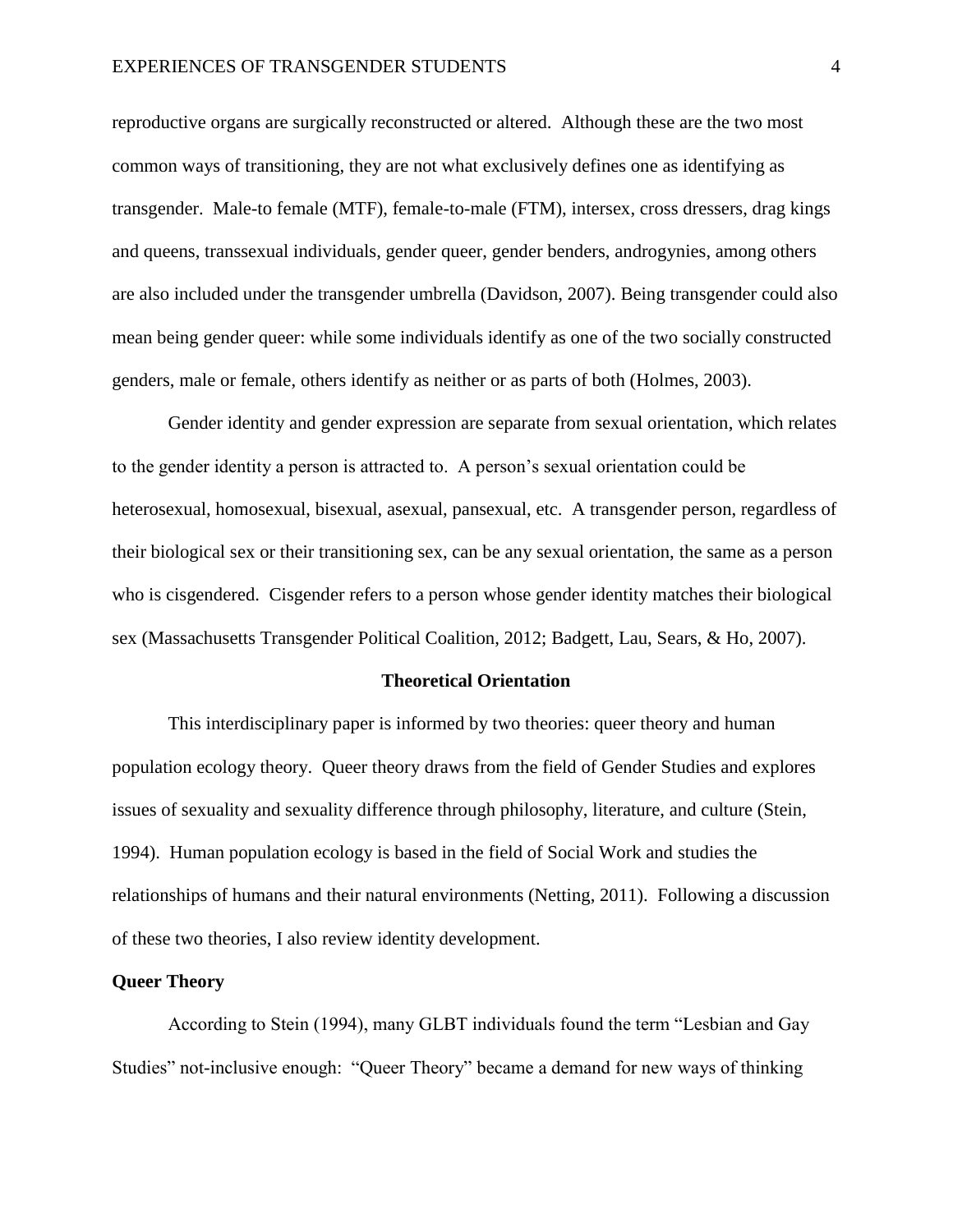(Stein, 1994). Once, the term queer held a negative connotation and was used as a definition of not normal. Not only was it slang for homosexual, but more commonly, it was a term of homophobic abuse. Today the term queer is often included in the GLBTQ acronym and has become an umbrella term itself to include not only the gay and lesbian community, but also others whose sexuality and/or gender identity places them outside of the societal norm (Jagose, 1996; Dilley, 1999).

Queer theory draws heavily upon deconstruction, which derived from the work of Jacques Derrida. Derrida was a French philosopher who argued that understanding something, such as literature, requires a grasp of the way it relates to other things and a capacity to recognize these relations in other occasions and contexts. His theory of deconstruction, especially through examination of language, brought about new insights into the meaning and power of language (Kierans, 1997; Attridge, 2004).

Queer theory explores sexual and gender identities and seeks to transgress socially conventional categories (Stein, 1994; Namaste, 1994). Queer theorists attempt to answer questions such as, "How do categories such as 'gay', 'lesbian', and 'queer' emerge…How are these borders demarcated, and how can they be contested?" (Namaste, 1994, p. 224). While they recognize the impossibility of moving outside current conceptions of sexuality and gender, queer theorists seek to question these boundaries, how they exist, how they are created, maintained and challenged (Namaste, 1994).

Informed by queer theory, this study questions what socially constructed categories limit the transgender community. I sought to identify these barriers and to ascertain why the limitations exist. Through exploring participants' stories and their personal worlds, I sought to uncover solutions to the discriminatory barriers placed upon them.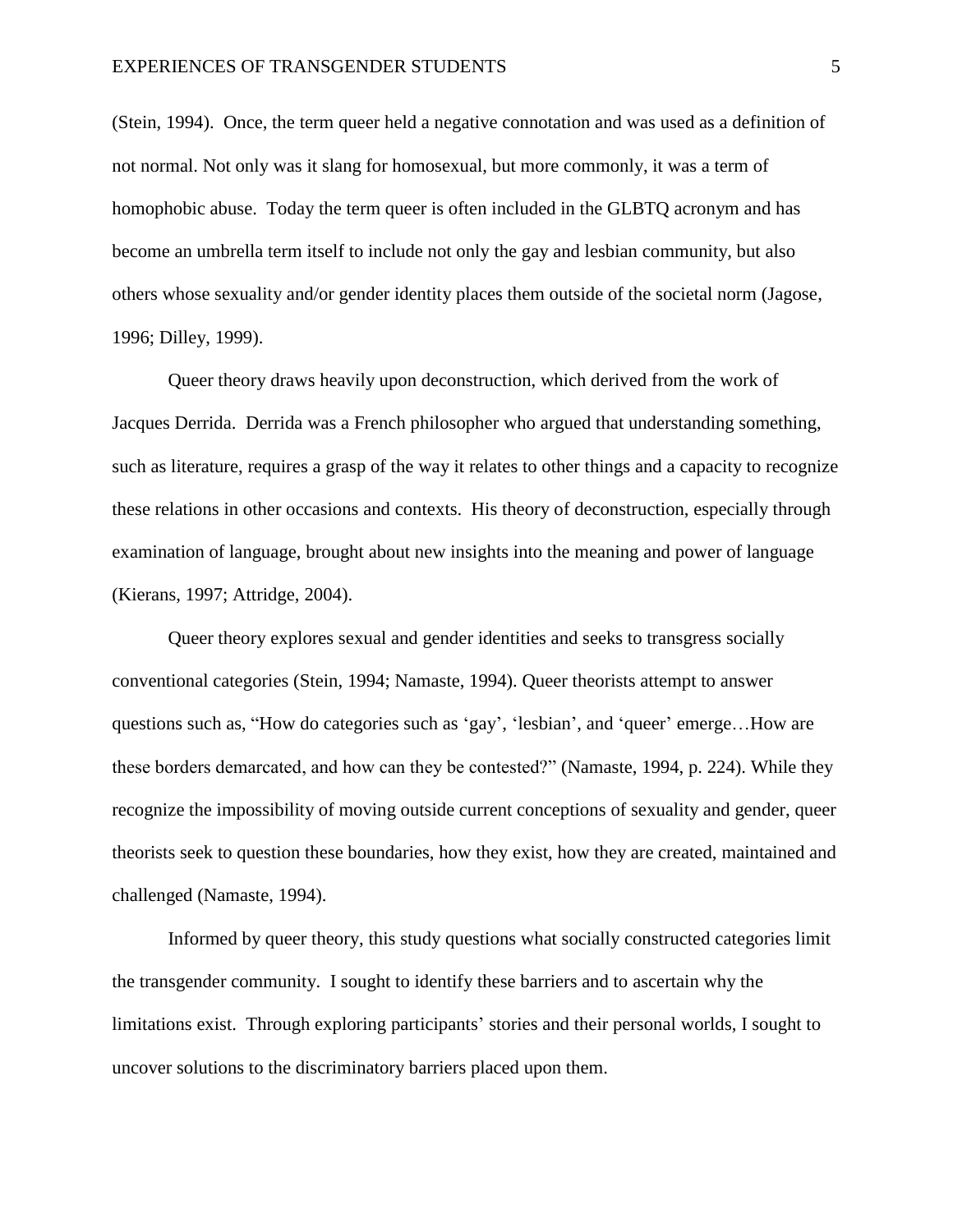# **Human Population Ecology Theory**

The human population ecology theory claims that by studying one specific population in one area, the knowledge could then apply to the same population in different areas (Netting, 2011). Ecological theorists focus on the interaction of resident characteristics, such as age, gender, and race; the use of physical space, such as housing and land use,; and the social structures and technology within communities (Freese, 2001; Netting, 2011). From an ecological perspective, transgender students have often had limited access to an adequate college or university education, whereas people who do not identify as transgender have had more freedom to choose what kind of educational experience they will have. Drawing from the ecological perspective, social workers, however, can educate local communities about such possibilities by working to change the relationship between resident characteristics, the use of physical space, and how the social structure of communities can better integrate transgender students.

Human ecologists are particularly concerned about how communities deal with the process of competition, centralization, concentration, integration, and succession (Netting, 2011). For example, the degree of competition in a college or university concerns acquiring residency and necessary resources, in part depending on power dynamics. Concentration relates to the extent to which transgender students enter a college or university community based on the presence of other transgender students and/or resources within a particular locale (Netting, 2011).

Human population ecologists explore ways in which systems, a population and their environment, can become more harmonious and work better together. They recognize competition as an ongoing process for which conflict is inevitable (Netting, 2011). There are three community practice implications: 1) recognition that community groups are competing for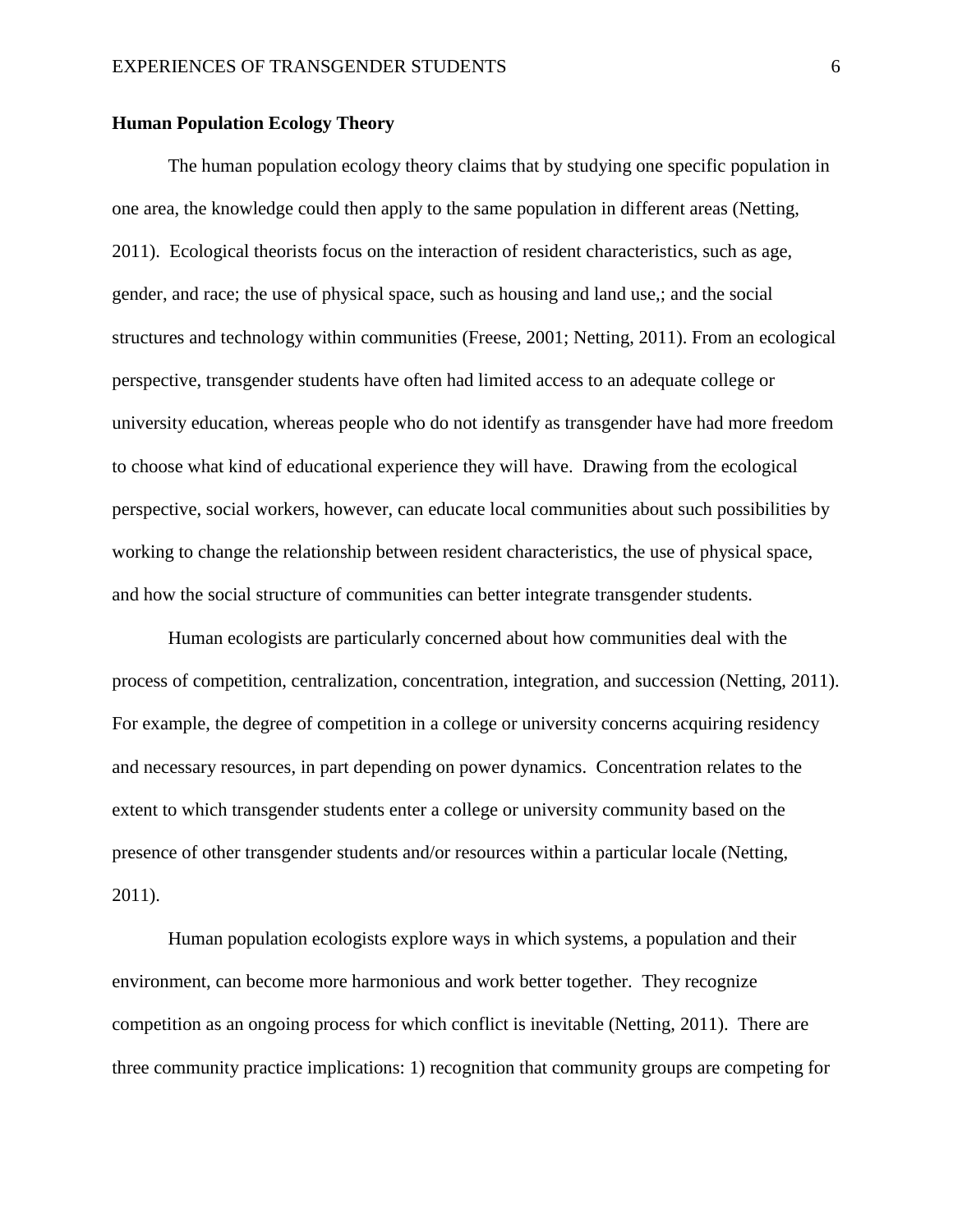limited resources, with survival of those with power, 2) realization that groups without power must adapt, and 3) acknowledgement that social structures are heavily influenced by the physical environment and changes in the physical environment can make a difference in the social environment (Netting, 2011).

This theory often fails to address how groups that do not have power can gain it. It implies that the physical environment essentially determines the social structure, leaving little potential for change. Further, it assumes that there must be accommodation to existing environments (Netting, 2011). While this study draws from the ecological perspective, I seek to move past a focus on barriers to more fully explore ways to support and achieve full integration on campuses for transgender students.

# **Identity Development**

Having addressed queer theory and human population ecology theory, I now turn to gender and sexual identity development. To be certain, the people in the GLBT community are not the only individuals who have a sexual identity. Because most heterosexuals do not think about their sexual identity, due most likely to heteronormativity, heterosexuality is conceptualized as a silent and unmarked identity (Morgan 2012). Erik Erikson has been one of the most influential writers on identity; his 1968 conceptualization of a healthy identity advances identity as significant, personally meaningful, and integrated with other aspects of the individual self in relation to the social world (Marcia, 1980; Morgan, 2012). While not addressed by Erikson, GLB sexual identity typically only becomes a visible aspect of development once an individual begins diverging from the heterosexual norm (Morgan, 2012). This can also be applied to those individuals who begin to diverge from expected gender norms. Eliason and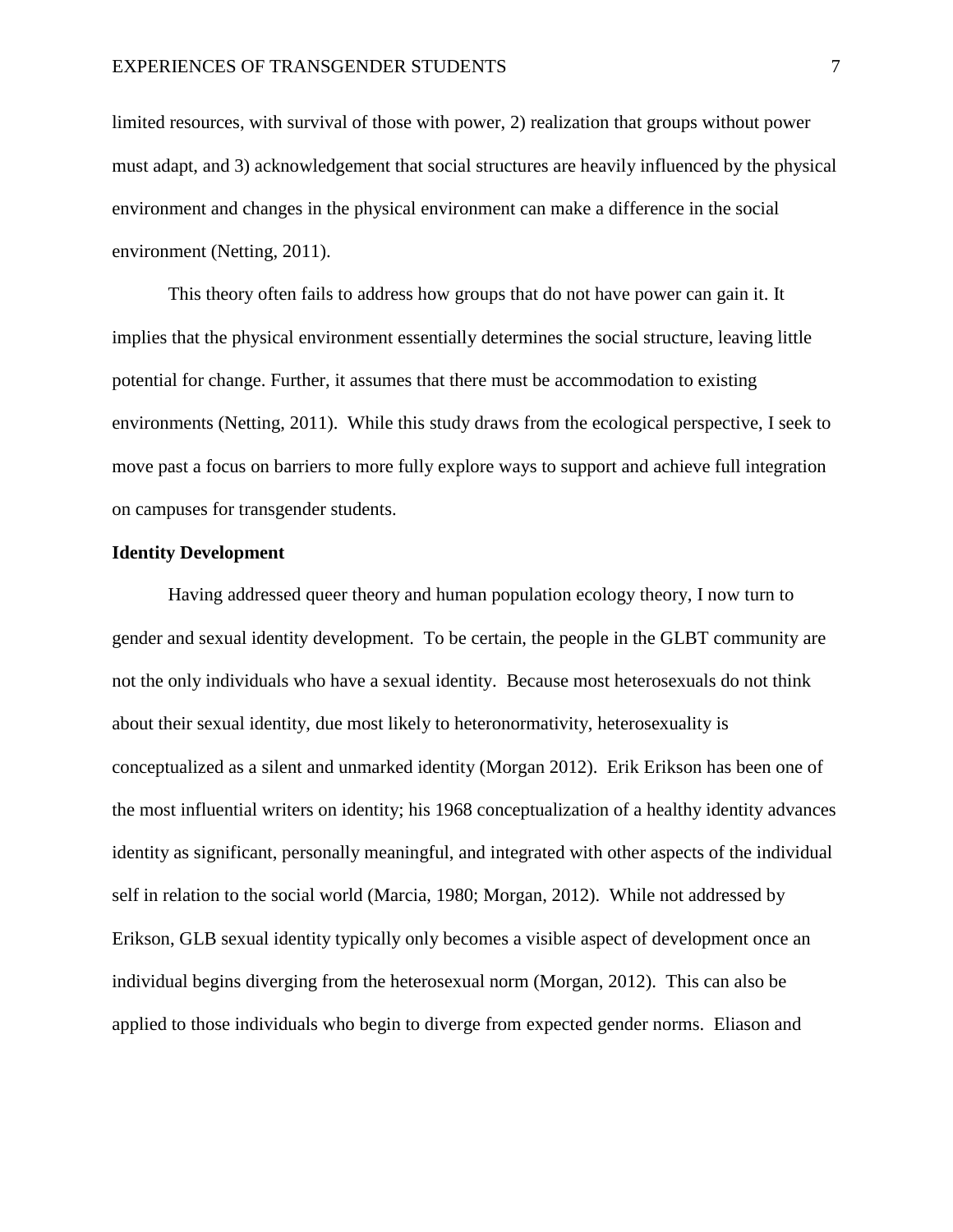Schope (2006) suggest that transgender individuals go through two developmental stage processes: one for gender identity and another for sexual identity.

GLB individuals move through a series of identity development stages, more commonly termed as the "coming-out" process. This model, developed by Cass in 1979, is now a fundamental theory of gay and lesbian identity development. The model consists of six stages: identity confusion, identity comparison, identity tolerance, identity acceptance, identity pride, and identity synthesis. The first stage, *identity confusion*, is characterized by an awareness of an attraction to the same sex. The individuals in this stage attempt to deny or block out these attractions. While not all individuals go through this stage, for those who do, the time period for which these defensive behaviors are maintained is undetermined. This step typically can result in negative consequences for emotional health. For many individuals, a gradual recognition and acceptance of same-sex attraction emerges, which leads to behavioral experimentation and a sense of personal normality (Cass, 1979).

 Additional stages include identity comparison, identity tolerance, and identity acceptance*.* During *identity comparison,* an individual accepts the possibility of being gay, lesbian, or bisexual and examines the implication of this realization. An individual understands that they are not alone and their process of seeking out others of the GLB community characterizes the *identity tolerance* stage. During *identity acceptance,* an individual moves from tolerance to acceptance and attaches a positive connotation to the GLB identity and community. During stage five*, identity pride*, an individual segregates the world into heterosexuals and GLB individuals and typically minimizes their contact with heterosexuals, as heterosexuals are labeled as "bad" and GLB individuals as "good". The final stage is *identity synthesis*, where an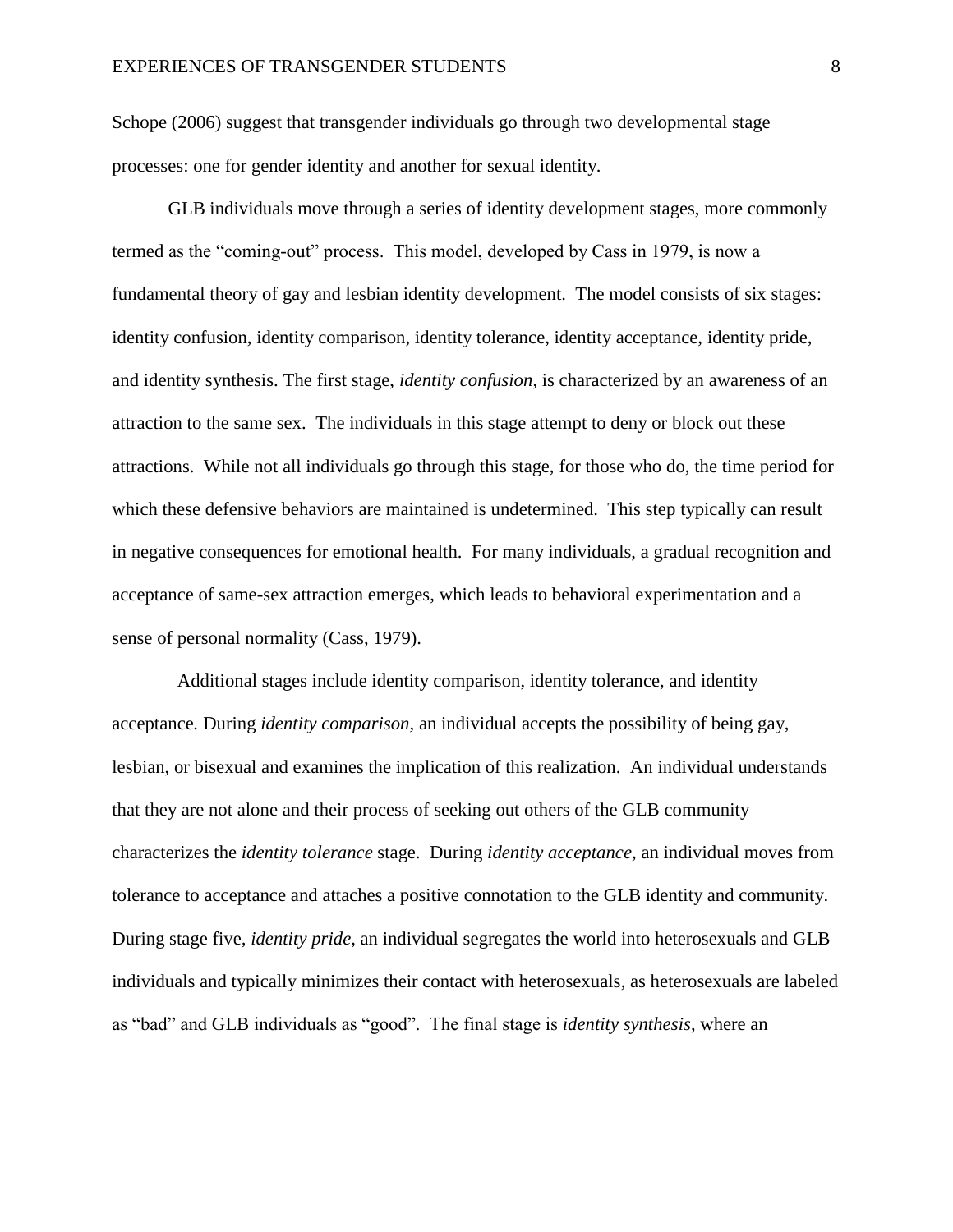individual comes to understand that the GLB aspect of the self is only one aspect of the self and not the entire identity (Cass, 1979; UNC Safe Zone, 2001).

While this is the general coming-out process, for both transgender individuals and GLB individuals, most scholars recognize that there are starts, stops, and backtracking than can occur throughout it (Cass, 1979; Bilodeau, 2005). Not everyone goes through each stage. There are also other outside factors, such as race, religion, culture, gender, and ability that influence identity development (UNC Safe Zone, 2001).

# **Transgender Identity Development.**

Devor (2004), through his study on female to male transsexuals (Saltzburg 2010), proposed one of the few theories to explore transgender identity formation, based upon the Cass Model. The Devor theory, which includes the specific identity of transexualism and the broader category of transgenderism, focuses on fourteen stages that an individual must pass through. (See Table 1 on page 10.) This theory explores identity comparisons with the individual's birth sex which is followed by identification with being transgender. It also identifies "delay" stages. This theory focuses on two main concepts: witnessing and mirroring. Witnessing explores the objective and external view of the self and refers to the longing an individual has to be seen by others as how they see themselves to be. Mirroring refers to seeing oneself in the eyes of another who is similar; for example, a person with an insider perspective on the group with which the individual identifies. One critique of the Devor (2004) theory is its reliance on the gender binary. This theory states that for transgender to be considered a social category at all, societal assumptions must state that there are two clearly distinct categories: male and female (Eliason & Schope, 2006).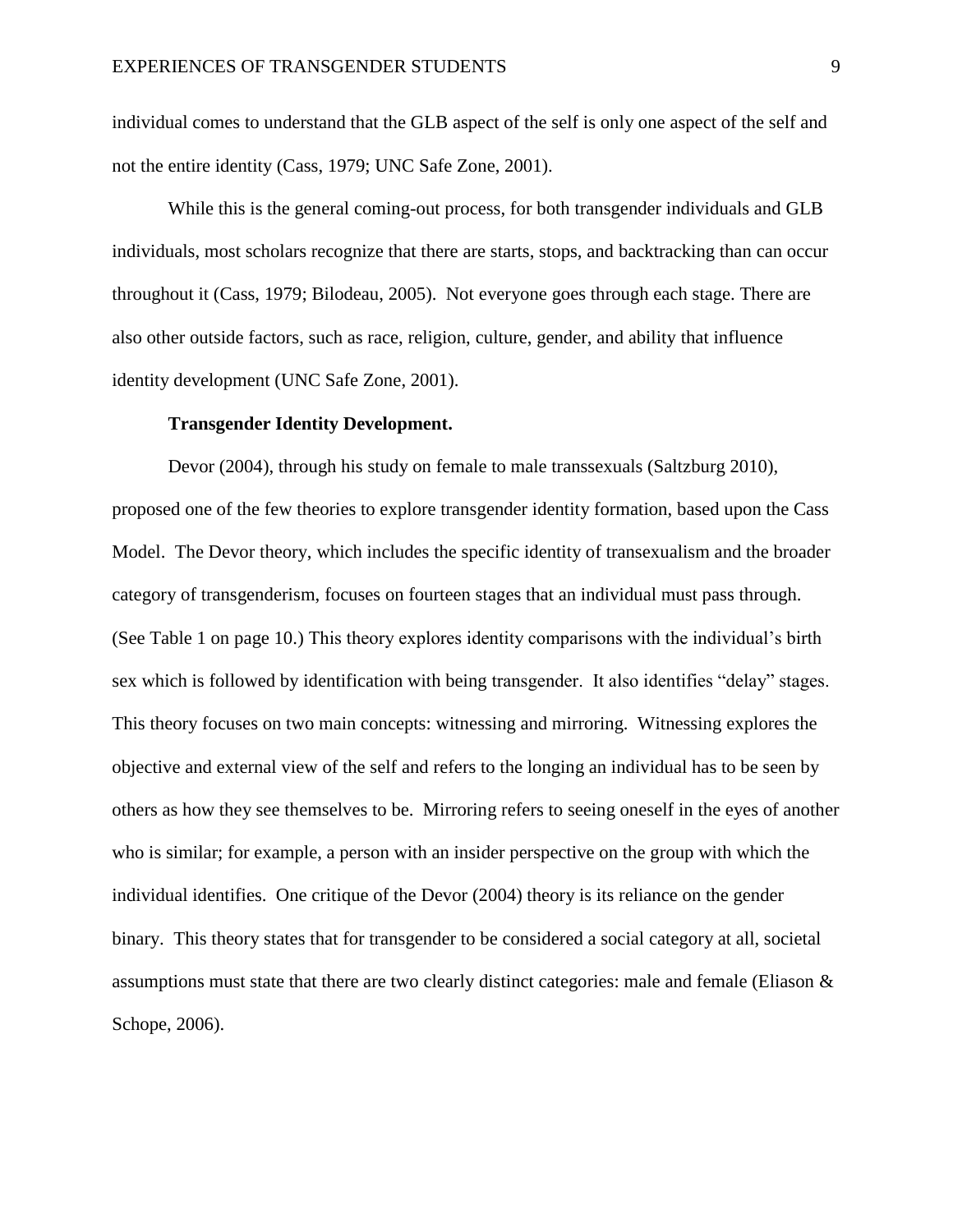| Table 1                                          |                                                               |
|--------------------------------------------------|---------------------------------------------------------------|
| Devor Theory of Transgender Identity Development |                                                               |
| Stage                                            | Description                                                   |
| Stage 1: Abiding anxiety                         | Individual expresses discomfort with assigned sex and the     |
|                                                  | corresponding expected gender roles and demonstrates a        |
|                                                  | preference for the opposite sex and gender roles.             |
| Stage 2: Identity confusion about                | Individual experiences doubts about originally assigned sex   |
| originally assigned sex                          | and their corresponding gender conforming activities.         |
| Stage 3: Identity comparisons                    | Individual seeks and experiments with alternative gender      |
| about originally assigned sex                    | identities.                                                   |
| Stage 4: Discovering                             | Individual learns that transgenderism exists.                 |
| transsexualism                                   |                                                               |
| Stage 5: Identity confusion about                | Individual doubts the authenticity of identifying as          |
| transsexualism or transgenderism                 | transgender. Individual seeks out information about           |
|                                                  | transgenderism.                                               |
| Stage 6: Identity comparisons                    | Individual explores the transgender identity through          |
| about transsexualism or                          | transgender reference groups. Individual begins to de-        |
| transgenderism                                   | indentify with their originally assigned sex.                 |
| Stage 7: Tolerance of transsexual                | Individual begins to identify as transgender and to de-       |
| or transgender identity                          | identify with their originally assigned sex.                  |
| Stage 8: Delay before acceptance                 | Individual waits for confirmation of transgender identity.    |
| of transsexual or transgender                    |                                                               |
| identity                                         |                                                               |
| Stage 9: Acceptance of                           | Individual shares their acceptance with significant others.   |
| transsexual or transgender                       |                                                               |
| identity                                         |                                                               |
| Stage 10: Delay before transition                | Transgender identity develops and there is a final de-        |
|                                                  | identification with the assigned sex category. Individual     |
|                                                  | learns how to transition and organize support systems.        |
| Stage 11: Transition                             | Individual transitions to their chosen gender identity.       |
| Stage 12: Acceptance of post-                    | Individual's post-transition identity is established and they |
| transition gender and sex                        | live successfully in their gender identity.                   |
| identities                                       |                                                               |
| Stage 13: Integration                            | Transgenderism is mostly invisible and the goal is identity   |
|                                                  | integration.                                                  |
| Stage 14: Pride                                  | Individual is openly transgender and engages in transgender   |
|                                                  | advocacy.                                                     |

Since Cass (1979) proposed the first model of GLB identity development, two types of

sexual identity and transgender identity models have emerged: stage models and process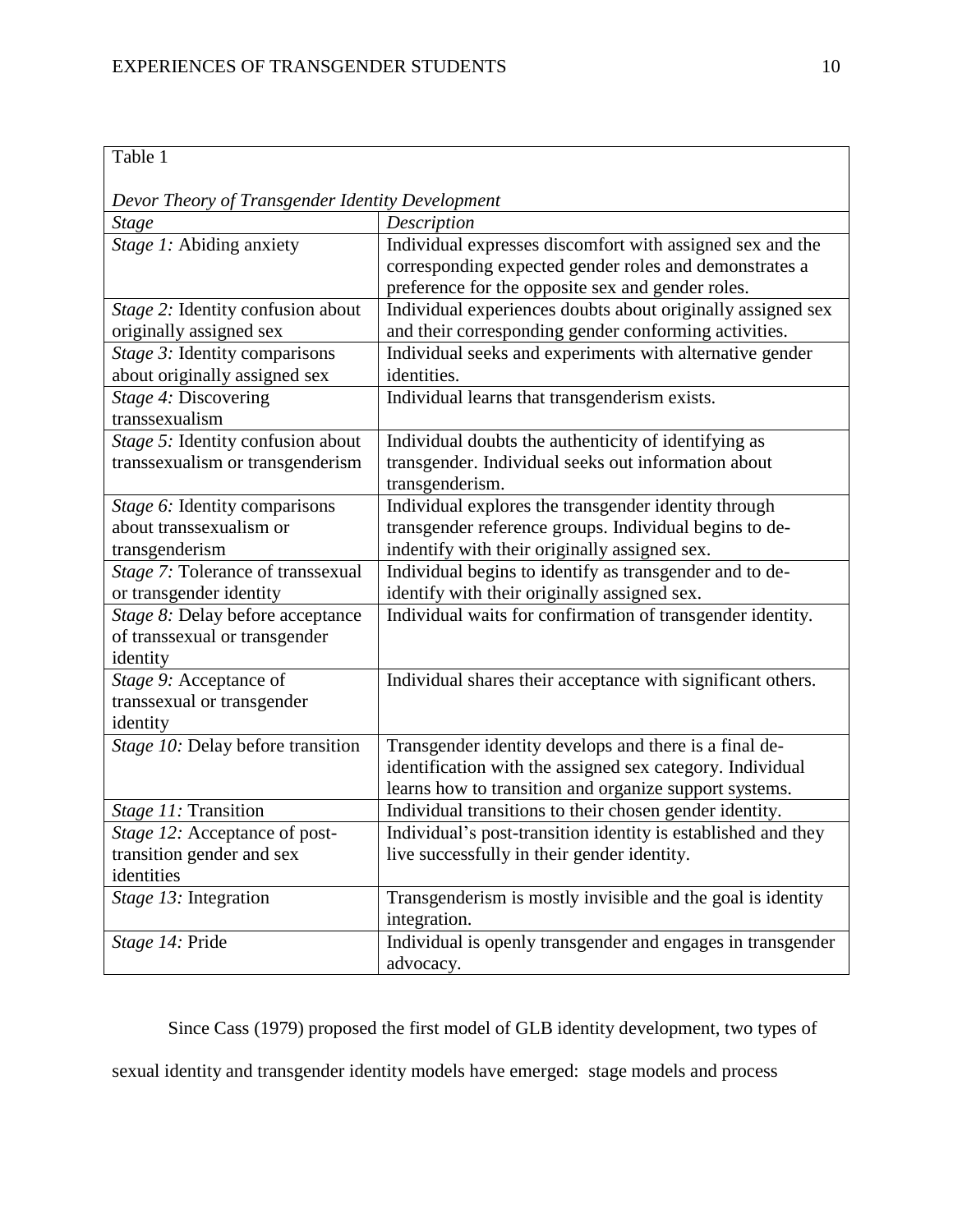#### EXPERIENCES OF TRANSGENDER STUDENTS 11

models. Stage models are based on norms and have a beginning and end. They suggest that identity development is a progression upon completing each stage and moving to the subsequent one. A criticism of stage models is that they revolve around the implication that an individual is less than fully developed in their self-identity if they do not complete all the stages. Process models, on the other hand, are non-linear and have no beginning or end. They imply an ongoing process of meaning-making through the interactions with others (Saltzburg, 2010).

As one example of a process model, the Mason-Schrock's (1996) Model focuses narrative constructions of transgender identity, exploring identity formation through interactions with others. According to the Mason-Schrock model, transgender individuals tell new and different stories about themselves and through these stories, create a differently gendered "true self." The remaking of the self begins with stories of childhood events, which typically concern actual or fantasized cross-dressing experiences, getting caught cross-dressing, and sports participation. The remaking of the self involves explaining away prior involvement in activities that did not signify with the wanted gender identity, or the "stories of denial" (Saltzburg, 2010, p. 10).

## **Literature Review**

Informed by these queer theory, human population ecology theory, and identity development models, I turn now to the literature on transgender college students. While definitive statistics are not available, the transgender population lies somewhere around 1% in the United States (Miller, 2011). Research on the transgender community is relatively limited. Due to both the limited available research on the transgender youth community, as well as the frequently combination with the gay, lesbian, and bisexual youth in research, this literature review also considers the experiences of GLB youth.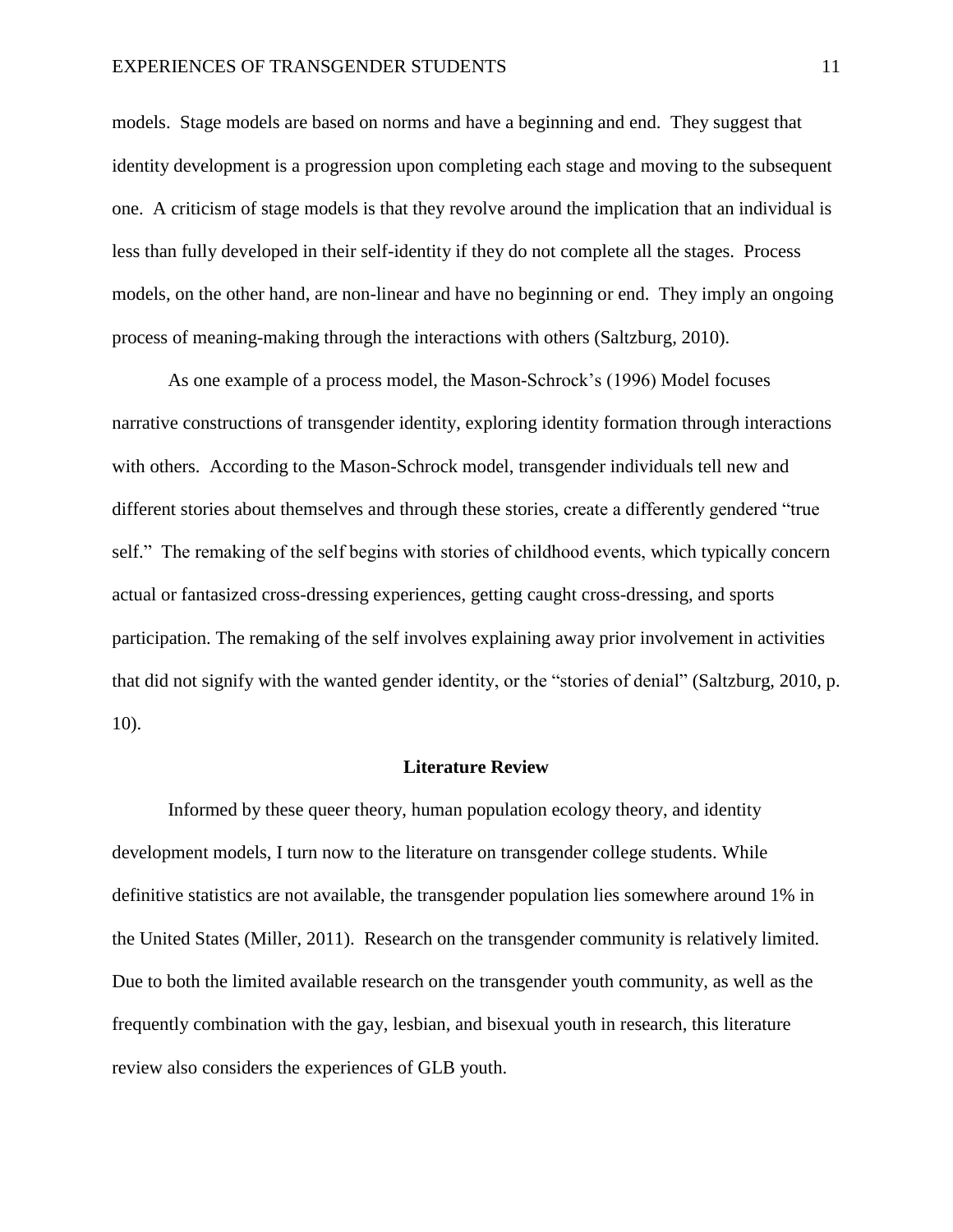# **GLBT Experiences of Oppression**

Transgender individuals, like most minority groups, face significant oppressions. These include a lack of trans-positive support, both medically and socially, a lack of culturallycompetent services for those with substance abuse and mental health issues, and a lack of shelter (Mallon, 2009). Most significantly, transgender youth experience rates of sexual assault and violence in rates far greater than the general population. Every month in the U.S., more than one person is murdered for being gender-nonconforming (Herman, 2009; Gay & Lesbian Alliance Against Defamation [GLAAD], 2012). Fifty percent of GLBT murders in 2009 and 44 percent of GLBT murders in 2010 were of transgender women (Law, 2011). In 2011 approximately 221 transgender persons were murdered worldwide (Broverman, 2011; Transgender Day of Remembrance [TDOR], 2011). The 2011 Hate Violence Report recorded thirty murders of transgender individuals in 2011. Eighty seven percent of the reported victims were people of color, and 40% were transgender women (GLAAD, 2012).

Transgender individuals lack social privilege. Privilege, in this context, is defined in relational terms and involves unearned benefits, which are afforded some at the expense of others (Case, 2012). As one example, cisgender individuals have unearned social advantage over transgender individuals. Social norms of the privileged groups become the generalized expectations for those not of the privilege group, thus fostering oppression for these marginalized populations. Race, heterosexuality, and class are examples of privileges that impact a transgender person's experience of oppression. A white, heterosexual, upper-class transgender person, for example, may benefit from more social privilege than a working class lesbian of color. It is the socially constructed societal norms which impact the discrimination of the GLBT community and other marginalized groups.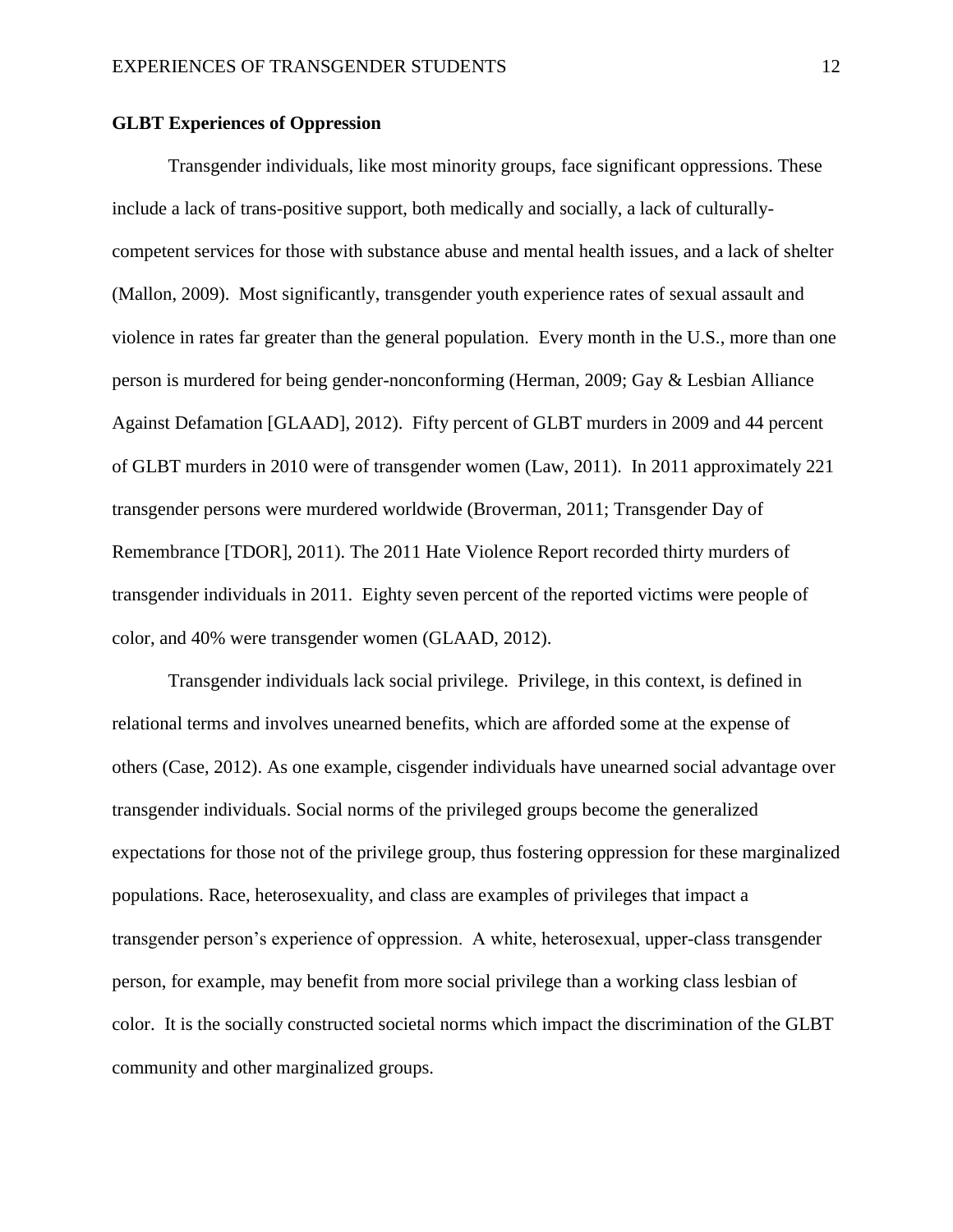Due to discrimination in housing, employment, and health care, transgender individuals are far more likely to become homeless or experience other negative outcomes (Cochran, 2001; Miller, 2011). National estimates of homeless and runaway youths range from 575,000 to 1.6 million annually. It is estimated that between twenty and forty percent of homeless youth identify as gay, lesbian, bisexual, or transgender (Ray, 2006).

GLBT youth, compared to heterosexual and cisgender youth, face more mental health challenges including depression, suicide, and substance abuse (D' Augelli, 2002). Transgender youth face significantly more mental health difficulties, such as depression, anxiety, and self harming behaviors, than their gender conforming peers (Heck, Flentje, & Cochran, 2011). Due to these mental health challenges, transgender students often feel marginalized and segregated from their peers and experience high rates of discrimination (McKinney, 2008). Individuals who reject the gender assigned to them, known as gender-nonconforming, often encounter hostility for not conforming to socially acceptable gender behavior (Bornstein, 1994; Feinberg, 1998; Bildeau, 2005). Compared to their GLB peers, transgender youth are often far more marginalized and disenfranchised, often finding themselves unwelcome even at GLB youth-serving agencies (Kosciw & Collen, 2001; Miller, 2011).

# **GLBT Students: Educational Experiences**

The school context is one of the primary settings where social interactions occur during adolescence (Morrow, 2004). GLBT youth often report experiencing harassment, discrimination, and other negative events in school, often related specifically to their sexual orientation, gender identity, and/or gender expression (Kosciw, Greytak, & Diaz, 2009; D'Augelli, 2002). Two-thirds of GLBT youth (64%) reported being sexually harassed during the past school year. The frequency of sexual harassment was higher for females and transgender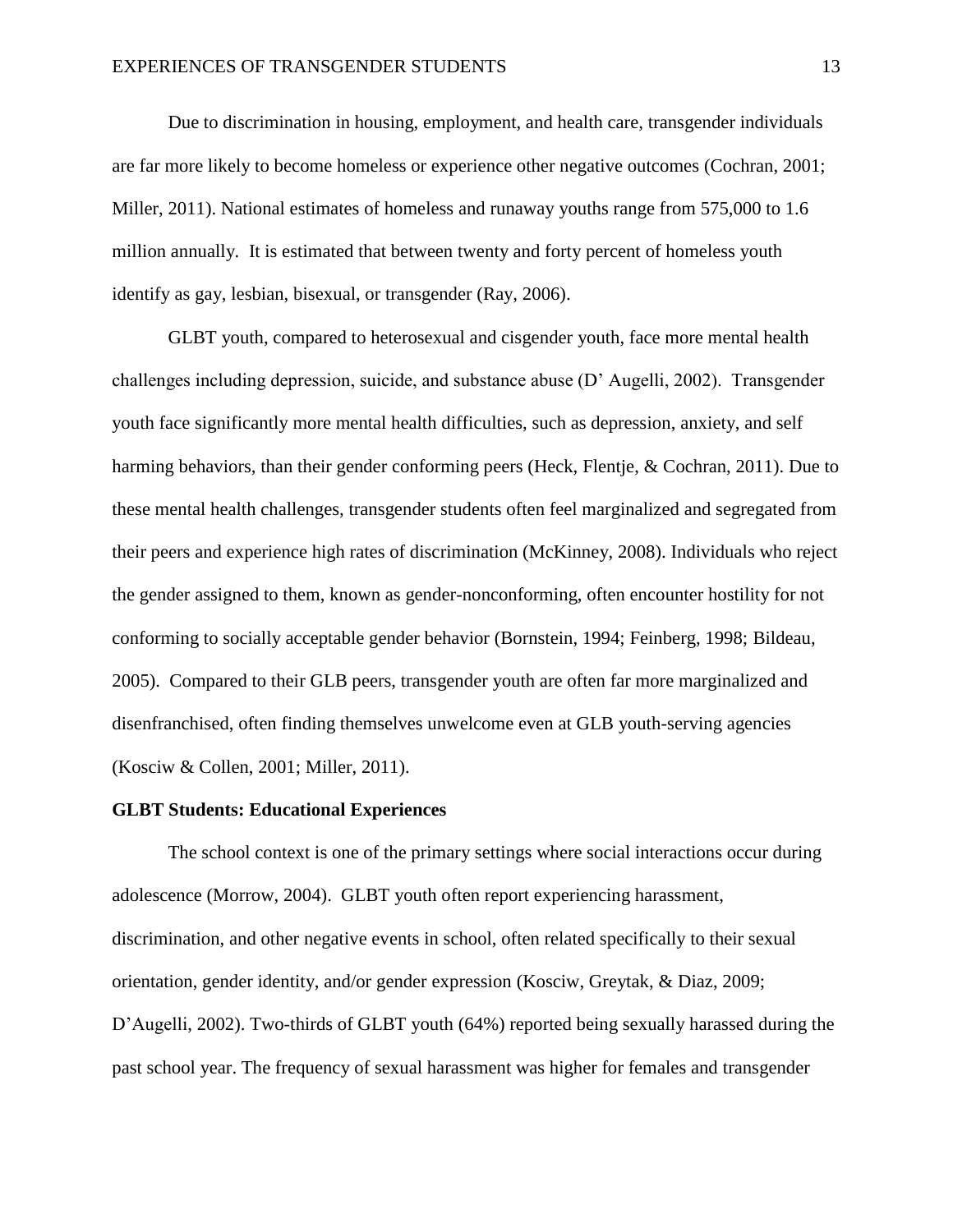youth (Heck, Flentje, & Cochran, 2011). Peer reactions to gender-non-conforming behavior are often negative, ranging from verbal to physical abuse. Bullying and violence are a significant concern for transgender youth. Effects of at-school victimization, such as negative responses from peer groups, may impact a person's life beyond high school years and can permanently affect psychosocial adjustment (Ellis & Eriksen, 2002; D' Augelli, 2002). Gendernonconforming individuals who experienced victimization are at a greater risk for developing posttraumatic stress disorder later in life (D'Augelli, Grossman, & Starks, 2006).

At-school victimization of GLBT youth is also perpetuated by faculty and staff. In one study, two-thirds of school counselors had negative attitudes about gay and lesbian youth and one of three prospective teachers could be classified as "high-grade homophobes" (Woodiel, Angermeier-Howard, & Hobson, 2003, p. 2).Experiences from non-accepting staff and faculty members negatively influence GLBT youth's access to education as they lead to feelings of being unsafe in school, increased discipline problems, and lower levels of school engagement and academic achievement (Kosciw, Greytak, Bartkiewicz, & Palmer, 2011: Diaz, 2006).

The 2011 National School Climate (NSC) Survey consisted of 8,584 student respondents ages thirteen to twenty from all fifty states in America and the District of Columbia (Kosciw et al. 2011; Mara, 2012). Over 90% of respondents reported feelings of distress due to negative language. Eighty two percent of students heard the term "gay" used in a negative way and 61.4% of students heard negative remarks, such as not being "masculine enough" or "feminine enough," concerning gender expression.

An incredible fifty-seven percent of students reported hearing these negative remarks from their teachers and other school staff members. More than 63% respondents felt unsafe due to their sexual orientation, and 43.9% felt unsafe due to their gender expression (Kosciw et al.,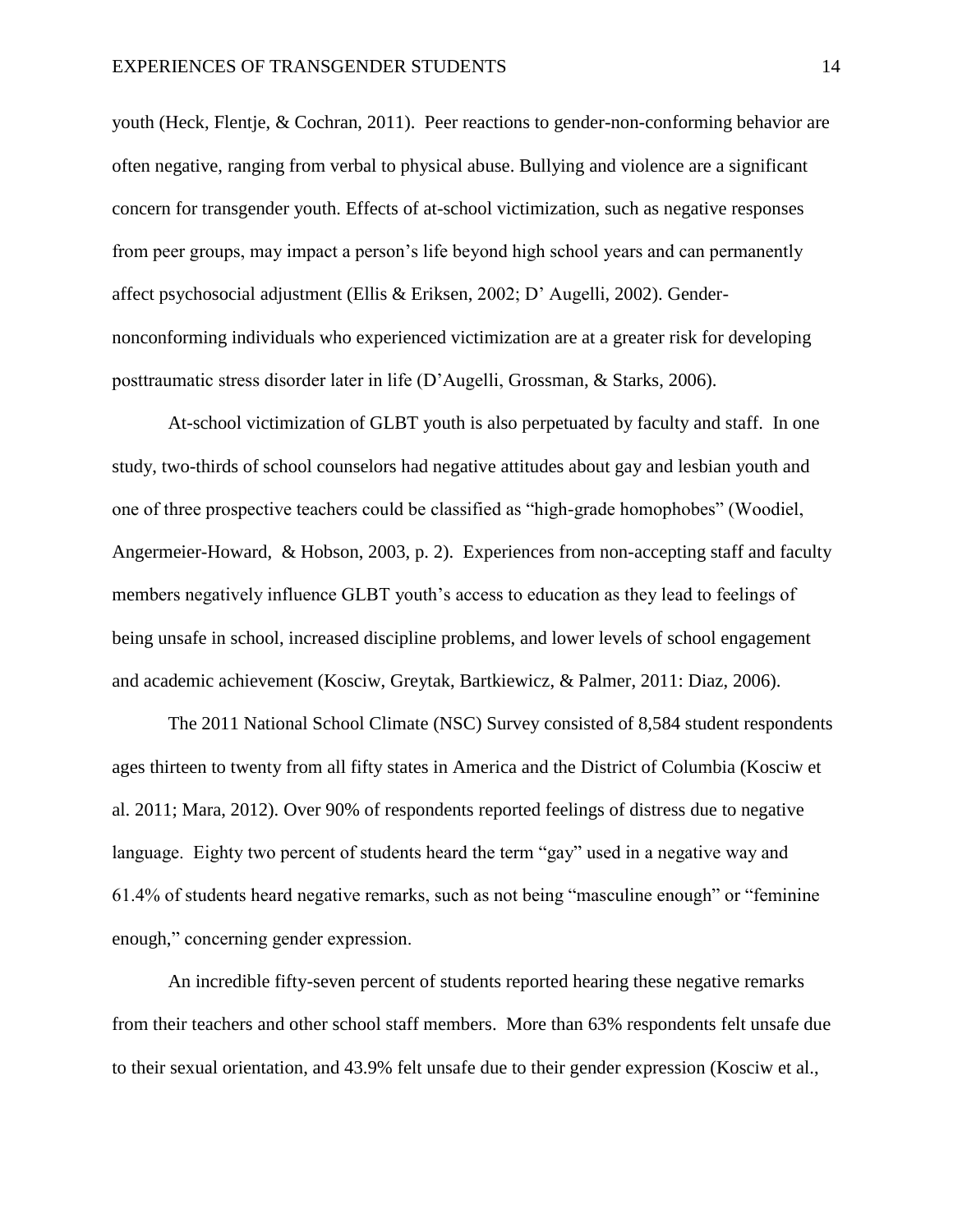2011). First year students were significantly more negative toward GLBT persons than their peers (Brown, 2004). Unfortunately, over 60% of students in the NSC Survey who were targets of assault or harassment did not report the incident to school staff, due to the belief that no action would be taken. The 36.7% of students who did report an incident stated that school staff did nothing in response (Kosciw et al., 2011).

The 2011 NSC Survey concluded that many GLBT students avoid school due to feelings of being unsafe. Many students who experienced higher levels of victimization, due to sexual orientation, were three times as likely to miss school in one month, and those discriminated due to their gender expression were twice as likely to miss a day of school in one month. Roughly thirty-two percent of students missed at least one day of school in the months measured by the NSC Survey. Due to this hostile or non-supportive climate, most GLBT students are hindered in their academic success and develop poor psychological well-being. Students who experienced victimization due to their sexual orientation or gender expression were twice as likely to not pursue any post-secondary education (Kosciw et al., 2011).

## **Transgender College Students.**

There is no accurate measure of the number of transgender college students currently attending U.S. colleges and universities (Beemyn, 2003). However, the last decade has seen an increasing number of students identifying as transgender or openly addressing gender identity issues (Lees, 1998; Carter, 2000; Beemyn, 2003). One study found that campuses produce a hostile climate for transgender students and that they are further marginalized due to a lack of resources and education (McKinney, 2003).

There is a prevailing lack of information on college campuses related to GLBT lives: while GLBT students have proven knowledgeable of GLBT history, issues, and culture,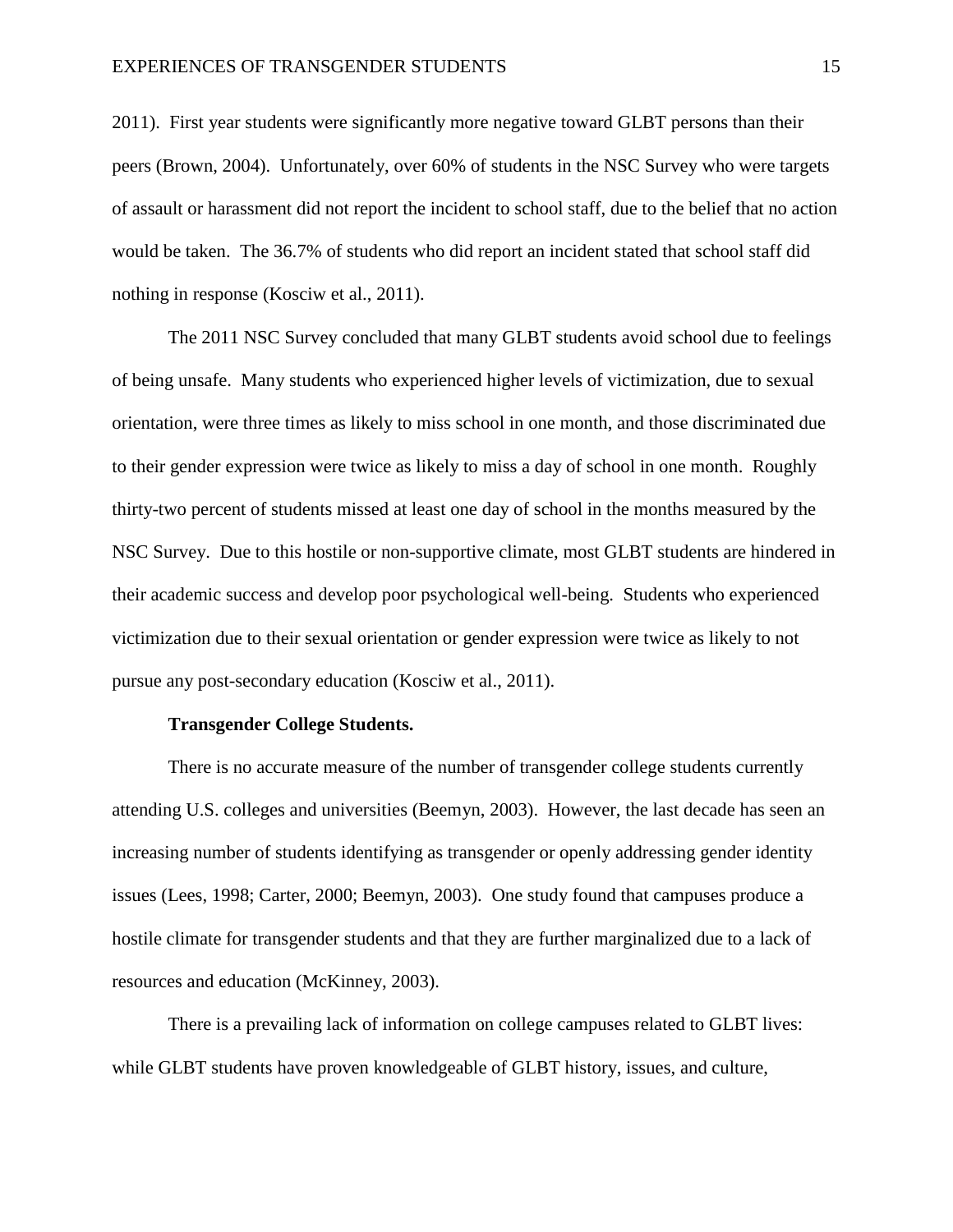heterosexual and cisgender students, RAs, and faculty members are not as well versed or interested (Brown, 2004). As it relates to the specific experiences and lives of transgender students, GLB student leaders and center directors still have a limited understanding of the experiences of transpeople and many continue to engage in trans-exclusive practices (Beemyn, 2003).

Transgender college students require unique support on college campuses, which is not always available to them. Issues such as inadequate housing, health support, and social support groups can hinder a transgender person's academic career. Without proper support, transgender students are sometimes unable to receive the best education possible (Greytak, Kosciw, & Diaz, 2009). Of the 4,850 colleges and universities in the United States, 414 have non-discrimination policies that include gender identity/expression; 81 provide gender-inclusive housing; 30 provide a formalized process for a name change without legal change; and 15 provide health coverage for hormone therapy (Miller, 2011).

# **Methodology**

In order to gain a more comprehensive understanding about the challenges that Massachusetts transgender college and university students face, the primary focus of the study was to determine the available campus resources and to identify potential barriers to full integration on campuses. I gathered information from participants who identify as transgender and attend a four-year college or university in the state of Massachusetts. Students attending four year colleges or universities were selected as the focus of the study in order to explore resources, housing, and campus environment specifically related to these institutions. Students attending both private and public schools were included in the study.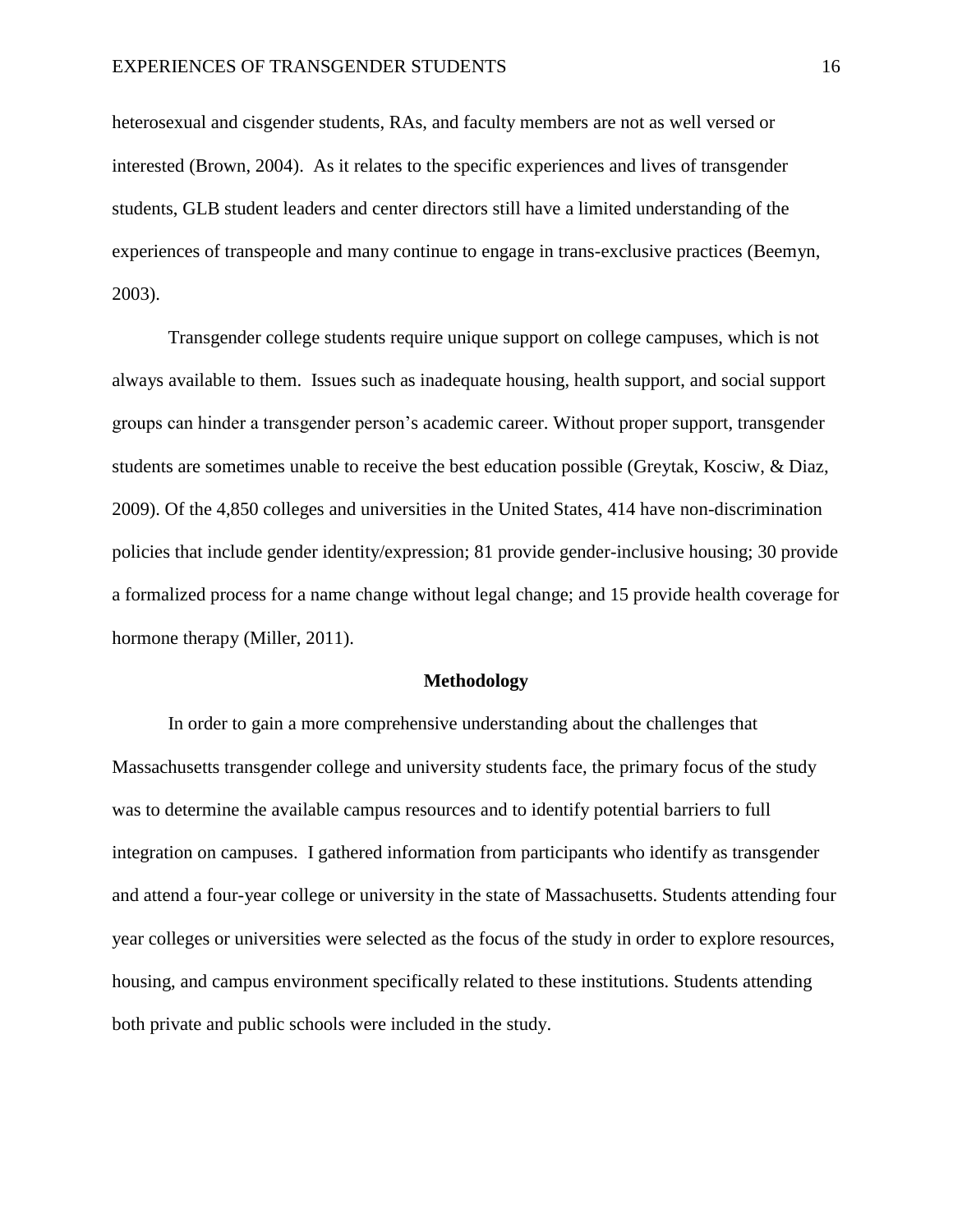Participants were recruited through flyers, e-mails, and by word of mouth. Of the ten participants in this study, four identified as transmen, one as a transwoman, three as transgender, one as female assigned at birth gender queer, and one as gender fluid. All participants were between the ages of 18 and 24. Of the four-year colleges or universities attended by the participants, all were co-ed except for two, which are women's colleges. All participants were Caucasian and able-bodied. Information about socioeconomic status or forms of disability were not addressed.

In this paper, participants are identified by selected code names; no actual names are used. The names of the colleges and universities that the participants attend are not included, as transgender population is small and those who are "out," or openly transgender, may be the only transgender student "out" at their school. Rather than stating the names of the schools, the regions in that the colleges and universities are provided: Six participants attended schools located in Plymouth County, two in Western Massachusetts, specifically in the Pioneer Valley/Springfield Metropolitan area, one in Bristol County, and one in the North Shore.

Interviews generally lasted between thirty minutes and an hour and were conducted in an environment chosen by each participant. One interview was conducted over email at the participant's request. The interviews included questions pertaining to general personal background, resources, housing, health services, campus policies, and safety of the participants. The interview questions also explored participants' personal experiences of the college or university they attend. The full list of interview questions appears in Appendix 1.

Personal background questions such as, "What does the term 'transgender' mean to you?" allowed participants to express their knowledge about the transgender community. These questions also demonstrated the subjective nature of the community as every person views the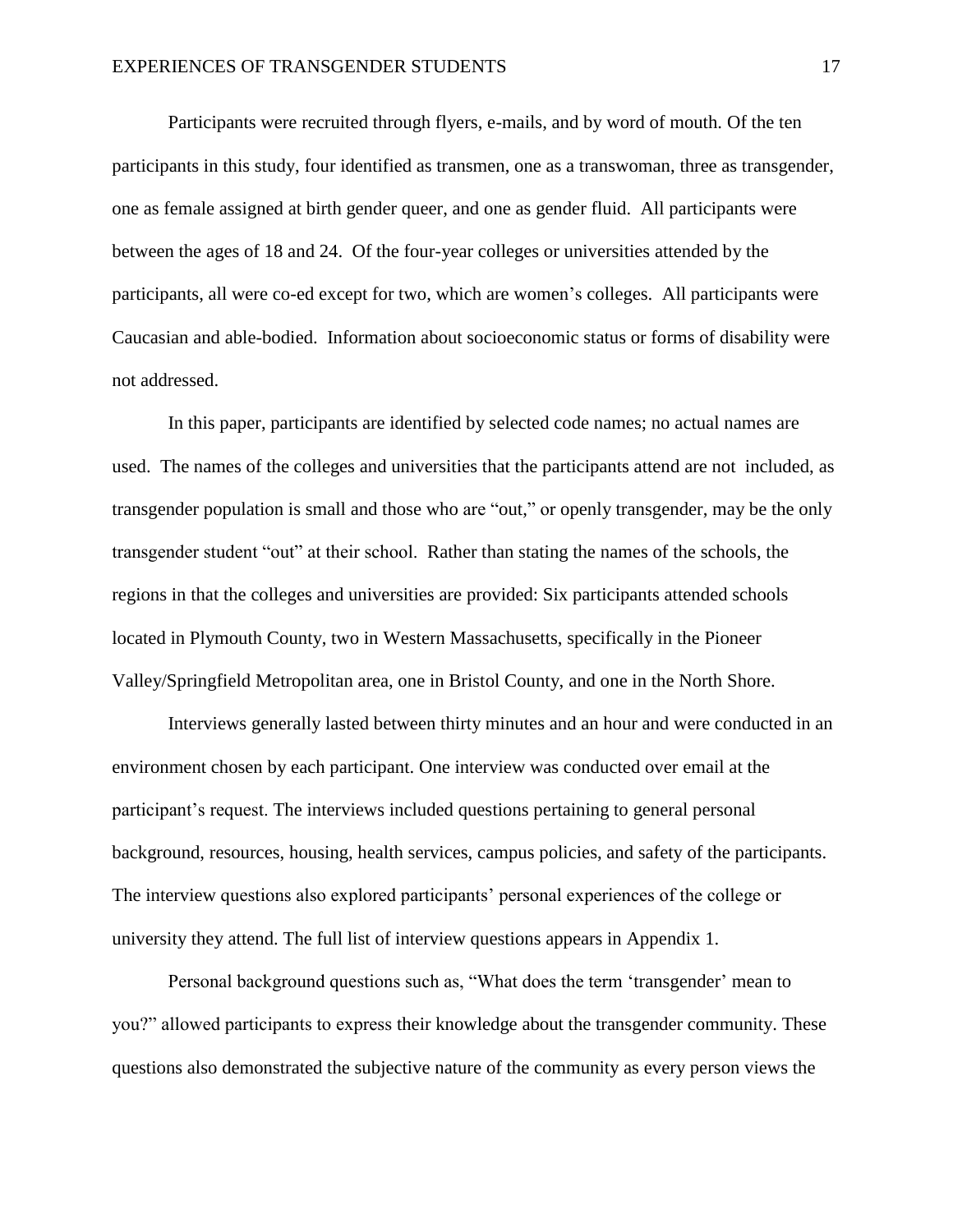community in a unique way, depending on personal experiences, education, and environment. Some questions focused on the resources, or lack of resources, available to transgender students, such as: "Are there any resources or programs specifically for transgender students?" These questions were designed to compare resources and programs between schools.

Questions also addressed the participants' concerns over housing and health opportunities: "If you live on campus, how easy or difficult is it to get proper housing?" and "Does your school's health services meet your needs as a transgender person?" are two examples. These questions allowed participants to vocalize specific needs that would support full integration necessary to succeed in their higher education career.

Final questions concerned safety within the college or university. Examples include: "Are there policies in place to aid, protect, or support transgender students?", "Do you fear discrimination on campus? In the classroom? Additional places?", and "Do you feel safe at your school?" These questions assessed schools' ability to include all students in an environment designed to offer both knowledge and social support networks.

I pursued a qualitative study in order to seek an understanding of human behavior from the perspective of the population involved (Mack, 2005). Qualitative researchers focus on data that does not demonstrate ordinal values, but instead allow for a deeper understanding. Surveys, an example of quantitative research, while offering valuable and large quantities of information, do not always allow for an in-depth understanding. Open-ended questions, a quality of qualitative research, however, can more fully elicit feelings, provide depth to the issue being addressed, and can potentially lead to further ideas and questions (Guest, Namey, & Mitchell, 2013). The qualitative method allows for connectivity between personal stories and experiences within the research.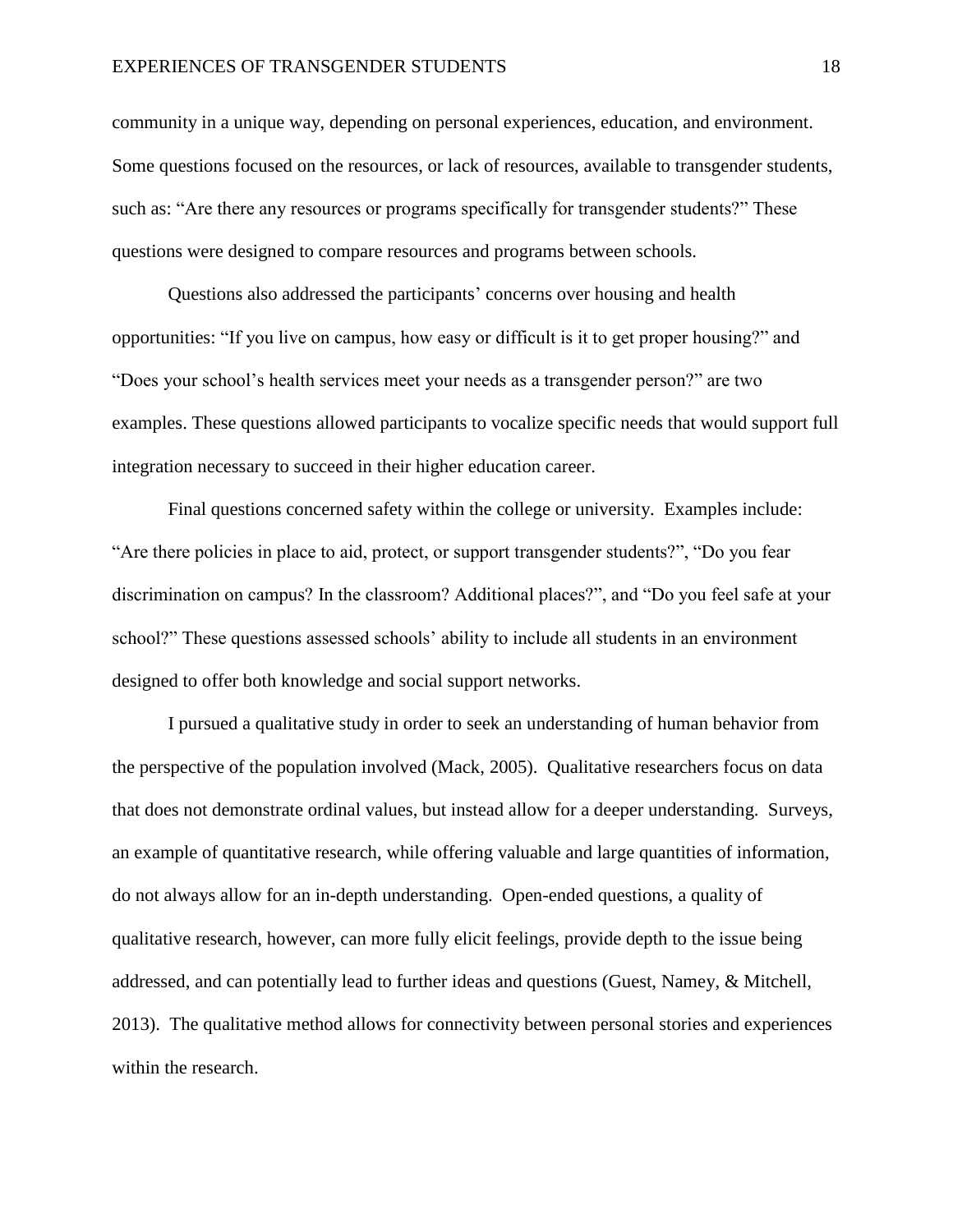After completing the interviews, the data was transcribed: a practice central to qualitative research (Davidson, 2009). I chose to transcribe using the denaturalized, or loose verbatim, method. This method transcribes the conversation while limiting the descriptions or records of accents or filler sounds such as "uhms," stutters, and other vocalizations that are not words. This transcription approach focuses on the content of what participants are saying while disregarding natural pauses and stutters in speech (Mero-Jaffe, 2011).

Once data were transcribed, I coded the data, searching for themes within each transcription. The data collected was coded using grounded theory, which can be used to advance social justice inquiry (Denzin, 2011). Grounded theory is created through the collection and analysis of data (Backman, 1999; Jones, 2011). Grounded theory is used to develop thematic categories, and over time, to understand the data by identifying relationships between and among transcriptions. In other words, as the researcher moves further throughout the research, based on the gathered data from participants, and through patterns and connections within the data, the project develops in ways that may or not be predicted (Charmaz, 2004; Denzin, 2011). Once these themes are determined, the next step is to see where the connections lie between each transcription. The major themes that develop through this process then allow the researcher to discover hypotheses and theories rather than creating them before hand.

#### **Findings**

The primary themes are as follows: awareness, safety, college and university policies, and support by trans-inclusion through programs and policies.These findings highlight the importance of transgender-specific information and broader education for both students and faculty, an improved campus-climate regarding safety concerns, the presence of barriers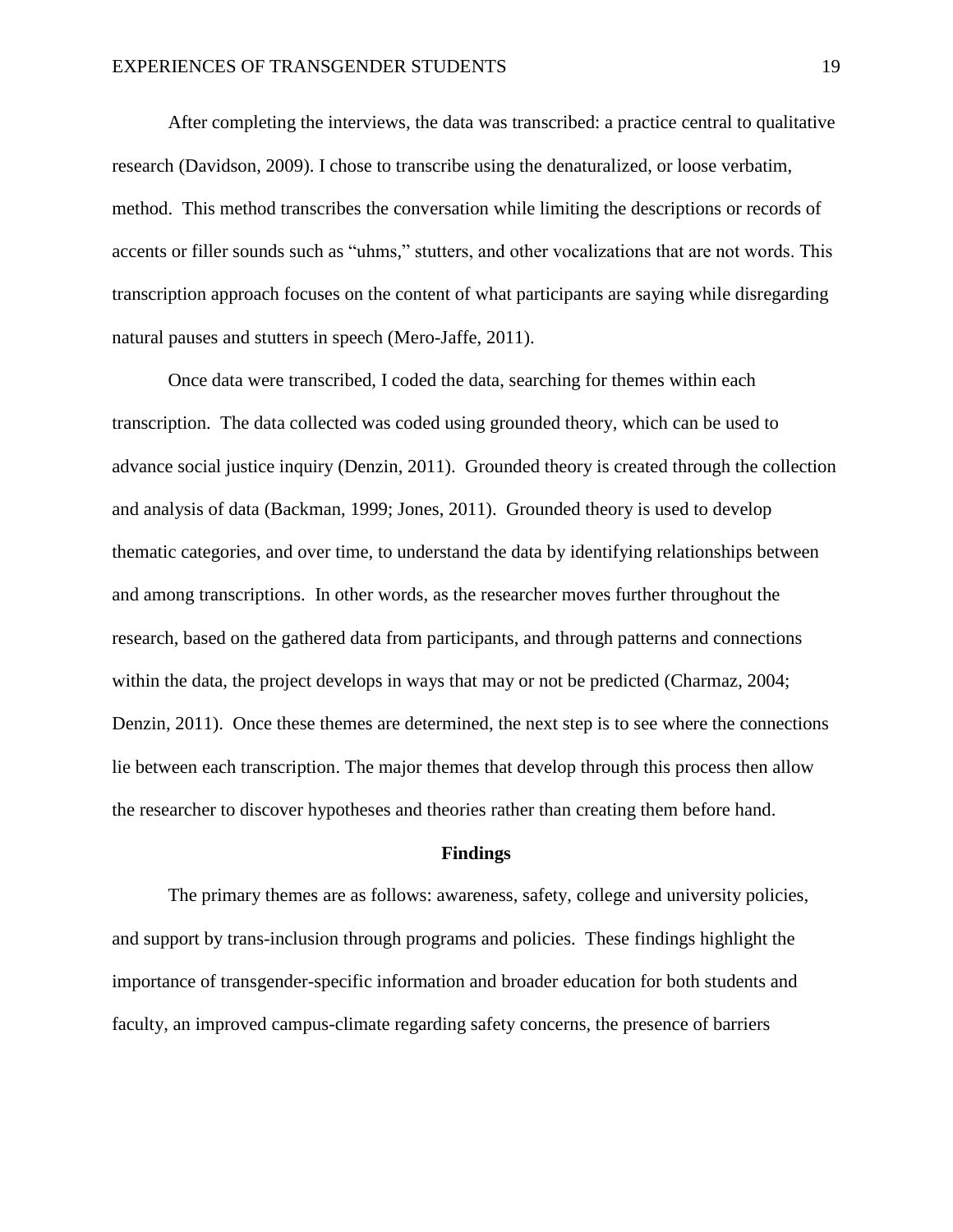experienced by transgender students, and ways in which transgender students can be more fully supported by colleges and universities.

# **Awareness**

A majority of participants indicated that the first step any school should take, whether primary, secondary, or college level, is to inform and educate faculty, staff, and students about the transgender community. Knowing more about the existence and experiences of the transgender community is necessary for the implementation of trans-inclusive policies. Bradley stated, "General more awareness of the [transgender] students on campus that they have is what I'd like to see." Education of the campus is critical to the full integration of transgender students. A majority of participants signified their understanding of being fully integrated on campus as participating in and out of the classroom, the ease of communication with both faculty and peers, comfort with seeking assistance, and participating in the college/university community.

Participants discussed the importance of greater awareness of the transgender community prior to college years. Six of the ten participants indicated that they had no prior knowledge of the transgender community until reaching their college or university. Before beginning college, one participant recognized that she was a transwoman; however, it was during her college career, and the Gay Straight Alliance (GSA) she joined, that she was introduced to the broader transgender community. Ashley stated:

The first time that I really understood that I wanted to be female and that I was transgendered was during my senior year of high school. I didn't know that much about it until later when I did more research in college. Joining my college's GSA helped me get to know other transgender folk as well as talking to others online. So I didn't really discover the community until my first or second year on college.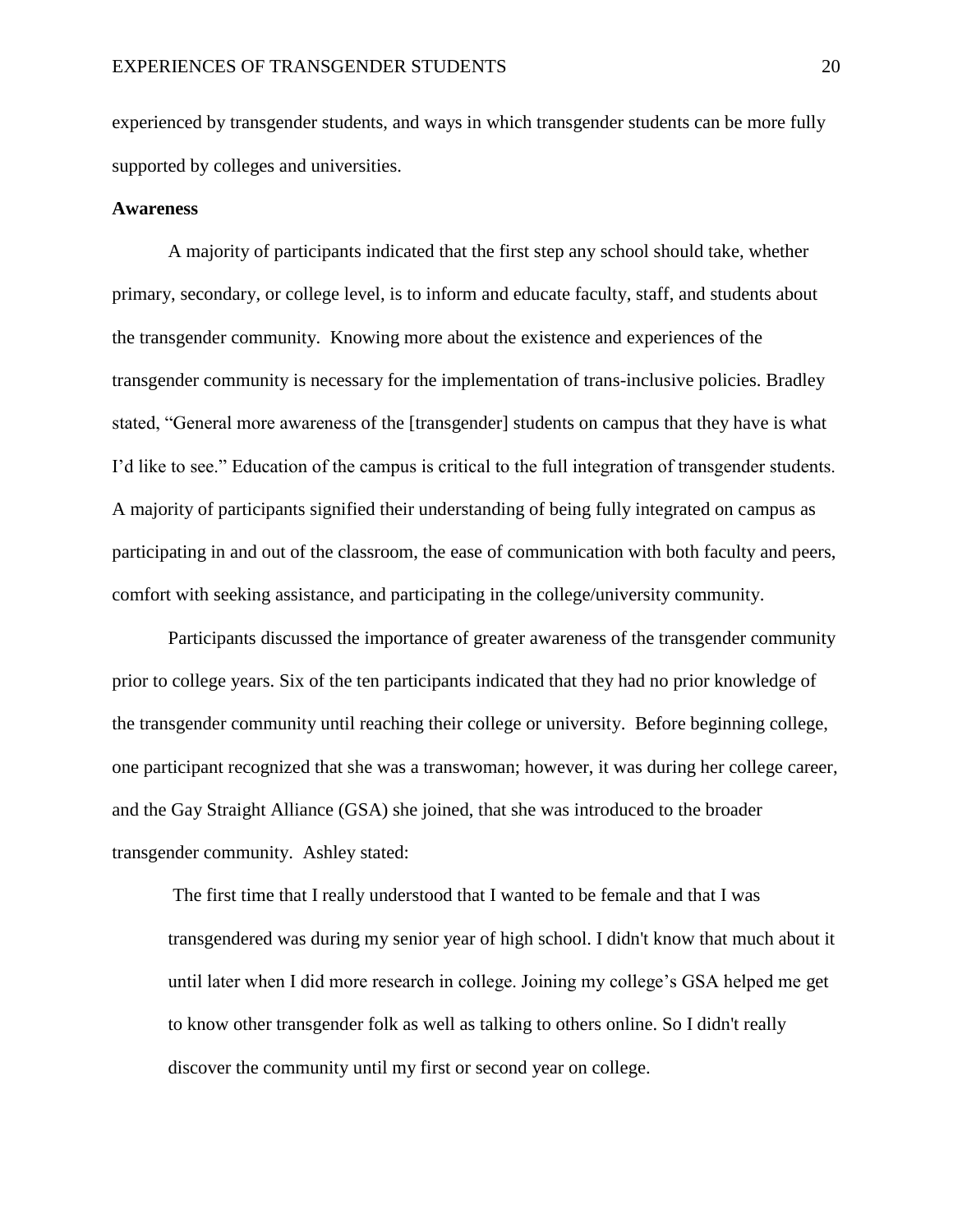Half of the participants stated that broader awareness about the transgender community could provide greater understanding and acceptance from the broader campus community. It could also provide assistance to those individuals who understand that they are gender non-conforming or transgender, but have no knowledge about the community, the term itself, or the potential support they could be receiving. Early knowledge can help a transgender person begin transitioning at an earlier and a more crucial age, as the best time to begin transitioning is before puberty: Hormone blockers are available to "pause" puberty and ensuing bodily changes (Brill, 2009).

# **Safety**

As outlined in the literature review, safety is an important factor in the life of students who identify within the transgender umbrella, as transgender individuals experience disproportionate rates of violence. Nine of the ten participants asserted that they feel safe at their college or university. This is an important finding, as feeling safe and protected supports for full integration into the community However, one participant stated that he does not feel safe on campus. According to this participant, the college he attends not only has a majority of heteronormative students, but it is also not racially diverse. He stated that he never visits campus at night and prefers walking from classes with a group of friends. Despite the comfort felt by the participants, all participants indicated risks involved with being "out" on campus. These safety concerns include: a lack of/ difficult accessibility of gender-neutral bathrooms, legal issues outside of the college or university's control, and outside visitors to campuses.

Nine of the ten participants indicated that while their school has gender-neutral bathrooms, they were few in quantity and were located in places that were not easy to get to. Nine of the ten participants expressed concerns due to the lack of gender neutral bathrooms, the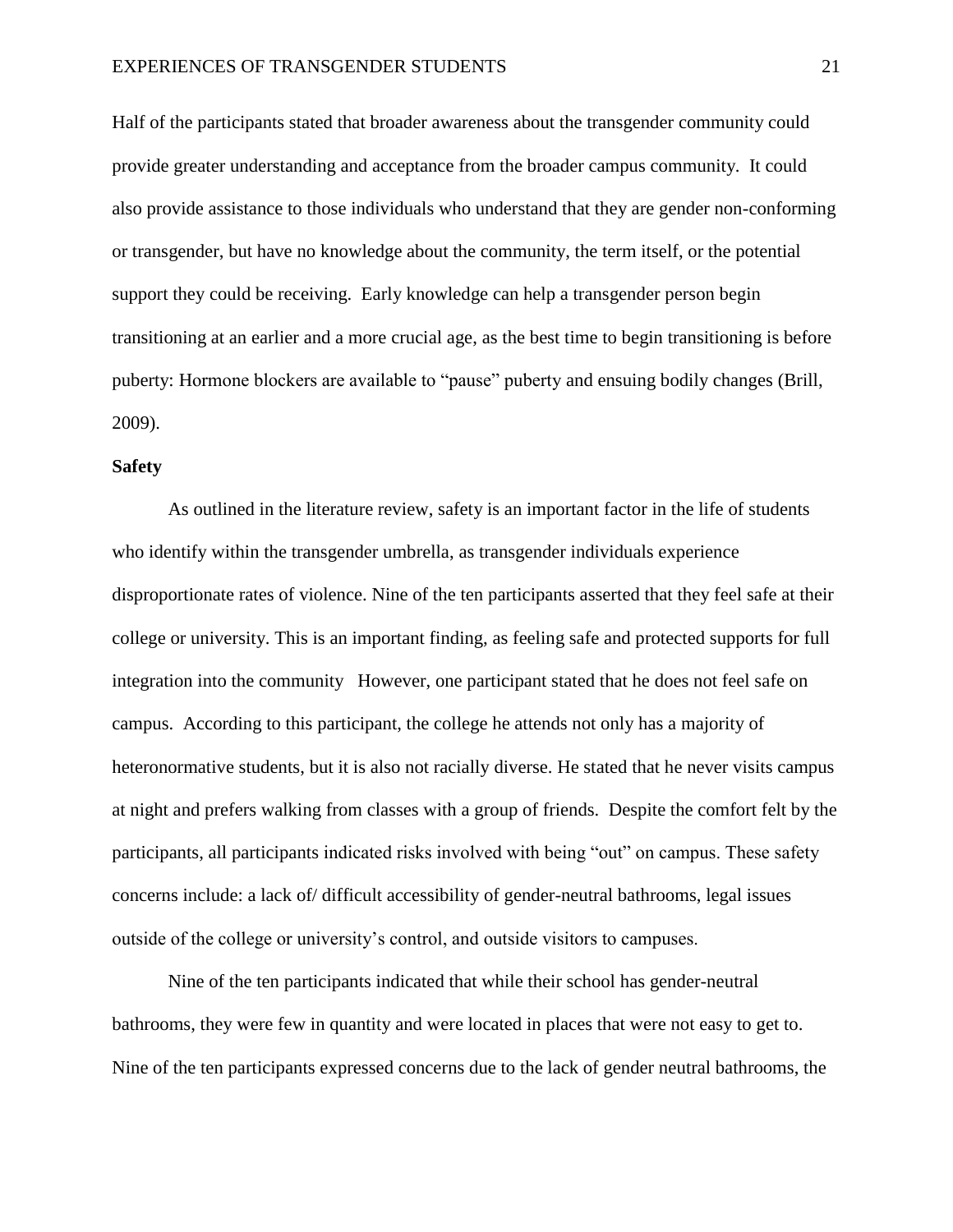lack of accessibility to gender neutral bathrooms, or the desire to have gender neutral bathrooms available to all areas on campus. One participant did not indicate gender neutral bathrooms as a personal concern due to easy access to single-stalled bathrooms on his campus as well as poorly marked restroom signs. According to this participant, it is common for students on his campus to use the single-stalled bathrooms, regardless of gender identity.

In relation to the difficulties of accessing gender neutral bathrooms when they are available on campuses, one participant, Ryan, reported that his university was promised genderneutral bathrooms in a recently constructed building. However, once the building was open to the student population, only male, female, and faculty bathrooms were available. Ryan stated that university administration had indicated that gender-neutral bathrooms would be a part of the second phase of the new building's construction. Ryan reported that the campus center of the college did recently add gender-neutral bathrooms. Unfortunately, they are not handicapped accessible, which limits those transgender students who also have a disability. Another participant, Alex, stated that a few buildings of his university did have gender-neutral bathrooms, but that they were far from classrooms in the building. To use the gender-neutral bathroom meant missing out on important class time and involvement.

There are larger legal issues that impact the need for and use of gender neutral bathrooms. The interview excerpt below discusses the availability and use of bathrooms on campus:

Kayla: Does your college or university provide gender neutral or guest bathrooms? Alex: We have gender neutral bathrooms in some of the buildings, but not all of them are easy to find…I usually go into the men's bathroom but we just recently found out that if anyone was to have an issue or kind of knew that you weren't actually biologically a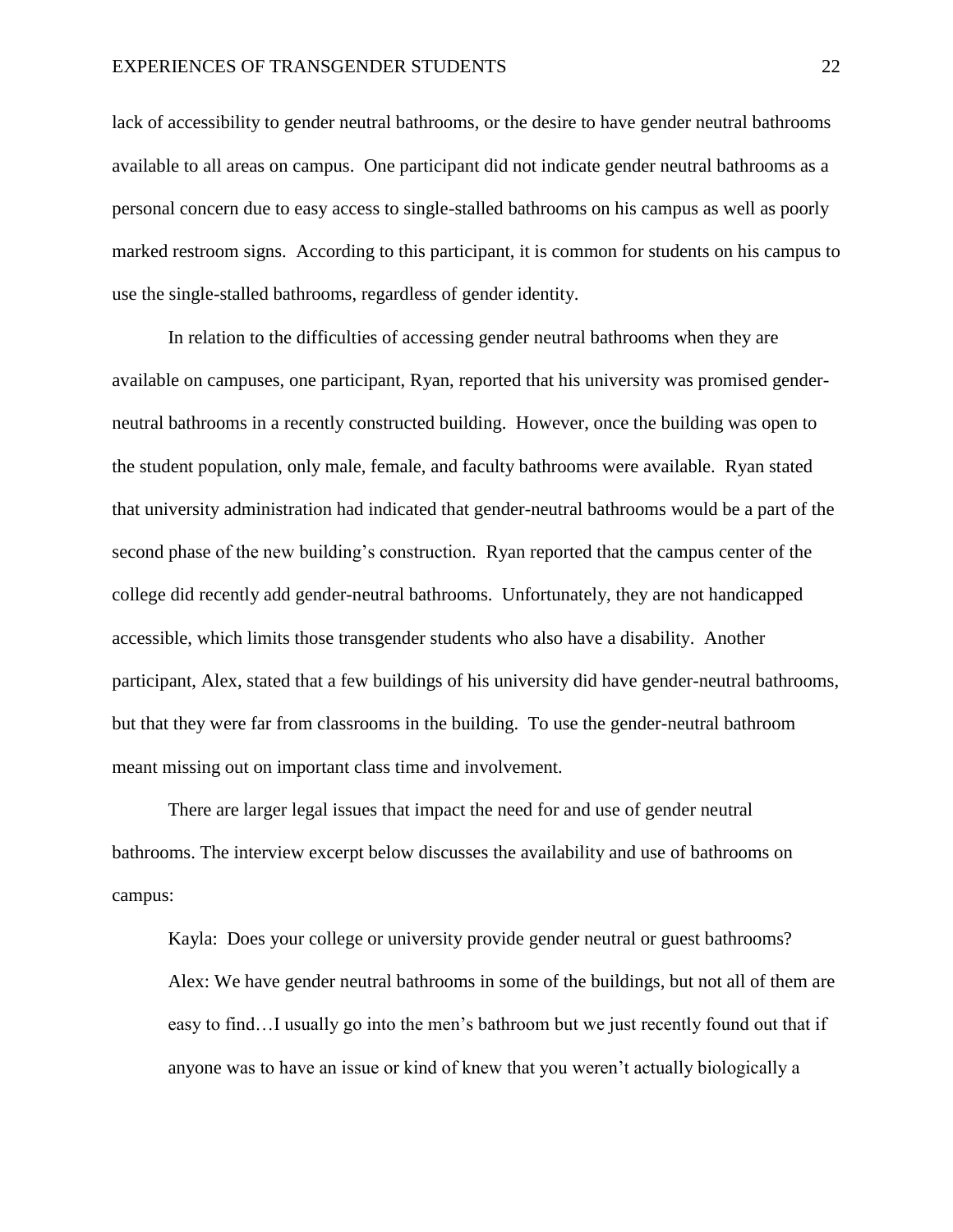male and got uncomfortable they could call the police and I could be arrested. If the charge go far enough you would have to register as a level one sex offender. Kayla: Are you still going to use the men's bathroom?

Alex: Yes. I'm not comfortable using a handicapped bathroom because I'm not handicapped. Even before becoming transgender, I got a lot of issues with the women's bathroom, I have short hair and I dressed like a guy so a lot of older woman thought I didn't belong there.

Here, Alex is alluding to a 2011 Law that the Massachusetts legislature enacted and that went into effect on July 1, 2012. The law, *An Act Relative to Gender Identity*, defines gender identity as an individual's gender preference, appearance or behavior, regardless if the gender identity coincides with the individual's assigned sex (O'Flaherty, 2011; GLADD, 2012). This law prohibits discrimination based on gender identity in the areas of employment, housing and commercial space, credit, and bonds and insurance, mortgage loans, and admissions or enrollment of a student in charter or public school. This law does not, however, prohibit discrimination based on gender identity in public accommodations (GLADD, 2012). Due to the gaps within this law, depending on each town and state, transgender individuals who use a bathroom that does not match his or her biological sex face penalties of fires, jail time, or having to register as a sex offender. In addition to the legal ramifications, transgender individuals can also experience harassment or assault in gender-specific bathrooms. According to the 2009 D.C. Trans Coalition Survey, 70 percent of transgender people interviewed reported being either harassed or assaulted while using a gender-specific bathroom (Our Survey Results, 2009).

One participant expressed safety concerns when outside visitors are present on campus: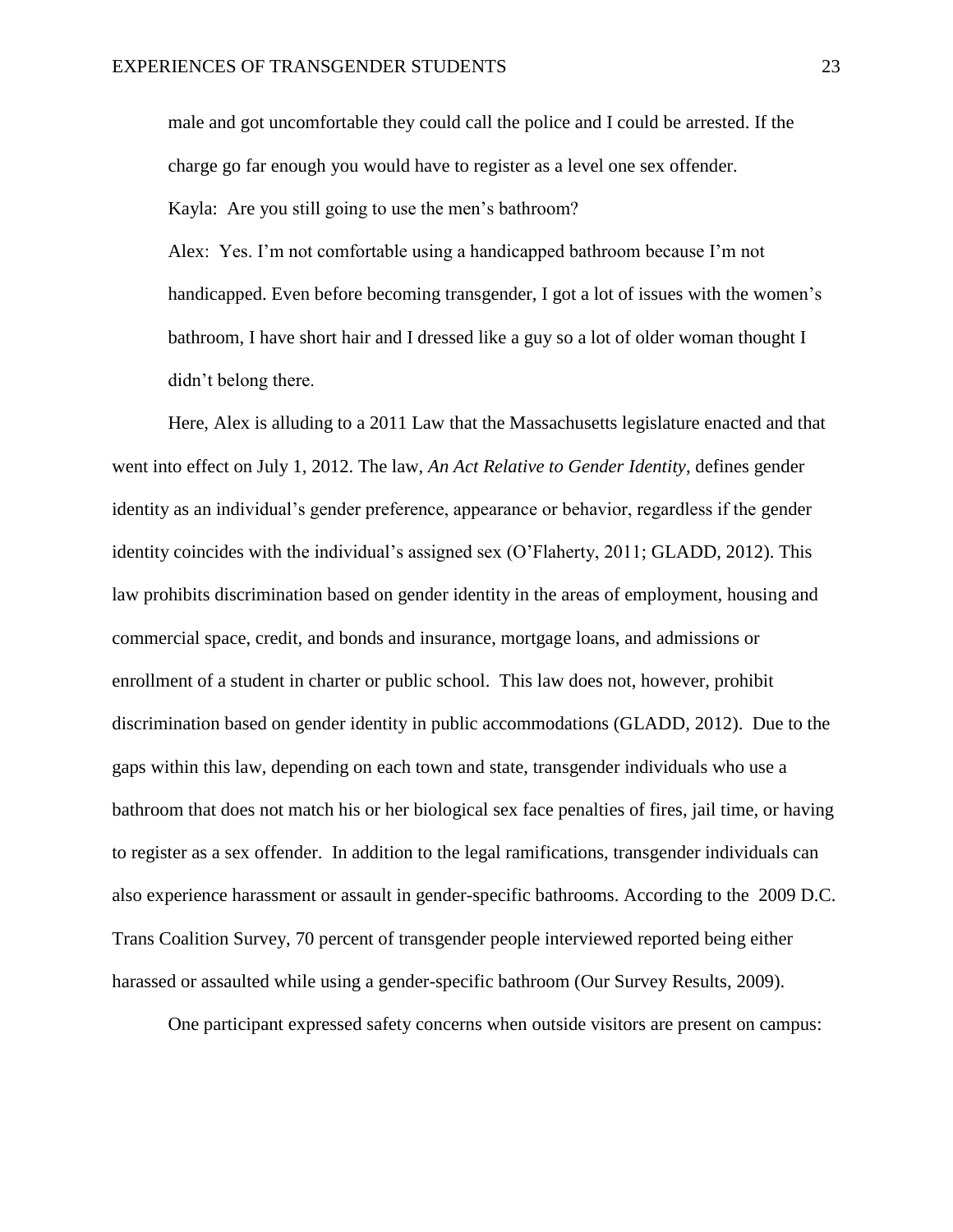I feel like [concern of personal safety] is more when people who start coming on campus who don't go to this school, like night life. I feel it more then, than when everyone is walking around to classes during the day."

While students are held responsible for their actions upon campus, visitors to the campus do not face the same reprimands.

Nine of the ten participants confirmed feeling safe at the college or university they attend, especially when compared to home. One participant stated that, while he is unable to express himself as his preferred gender identity while at home, on campus he does not experience that same fear or harassment. This participant, currently a first year student, moved from Texas to Massachusetts and specifically chose his university due to its trans-inclusive policies

When asked where he lives as a student and his experiences living on campus, another participant, Travis, indicated:

When I transferred here I didn't actually have a room right away. I was sleeping on all my friend's couches because… my mom wasn't letting me live in the house… I just couldn't keep up with my classes while staying in everyone's rooms so I went to the housing department and I just talked with them about my situation and… they were able to get me a room.

Being kicked out of his home and unable to live on campus initially not only affected him emotionally, but it also reflected poorly on his academics. As Travis also indicated, "I don't think there has ever really been a time when I've felt unsafe." For a majority of the participants, campus offers protection and allows them the ability to be comfortable in expressing their personal identities; this is a luxury not often found in the home environment.

#### **College and University Policies**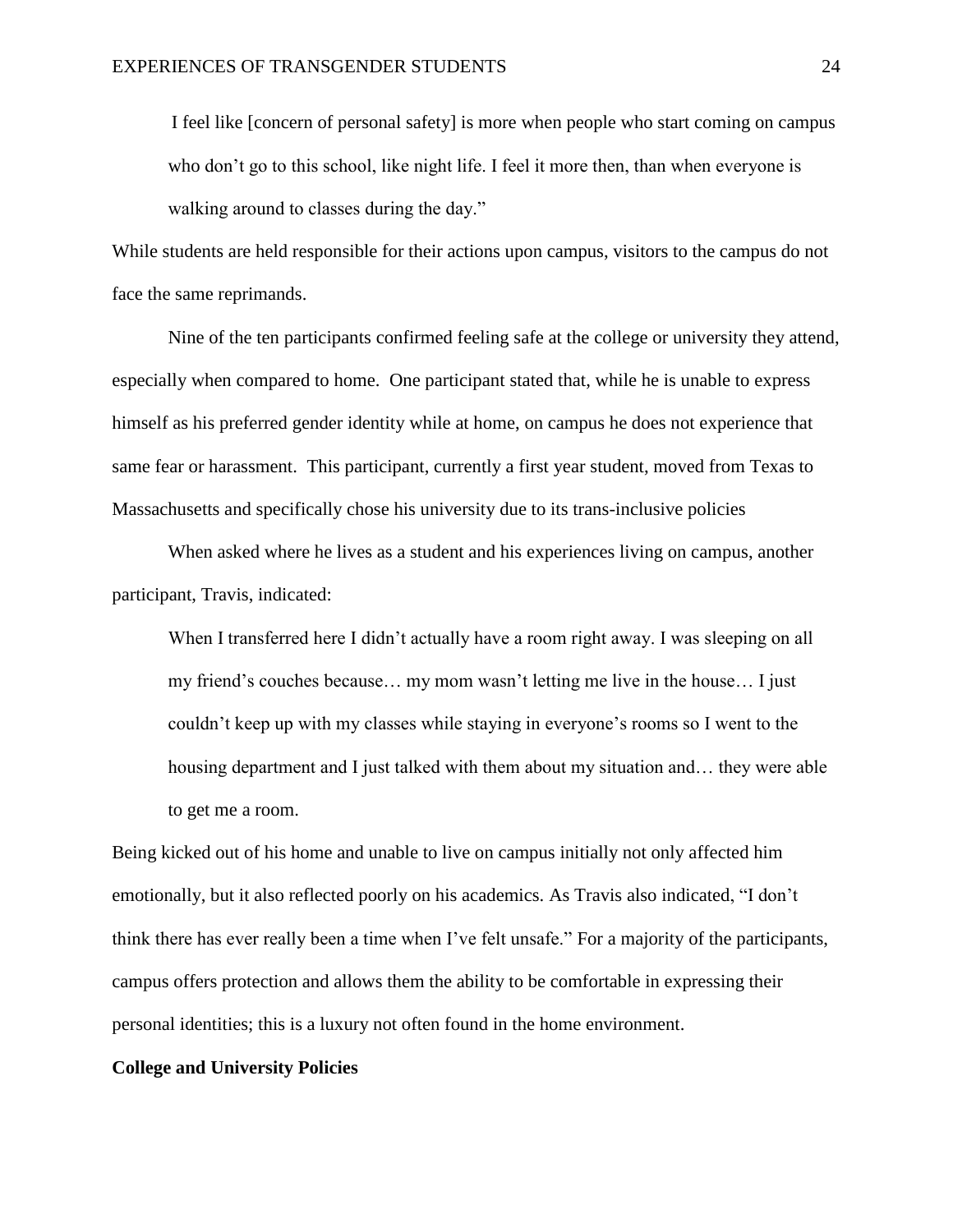College and university policies can serve as barriers to full inclusion on campus or can be a positive support for the transgender students. In discussing potential barriers, participants identified gender-neutral bathrooms as previously discussed. Other concerns included housing options and preferred name policies as current or potential barriers on their campuses. Barriers hinder transgender integration into communities and aid negative stereotypes and stigmas.

Housing options were another cause for concern to study participants. All participants who resided on campus faced revealing their gender identity in order to acquire proper housing. Many transgender students are offered rooms typically provided to students with medical or mental health diagnoses. One of the participants stated that being offered a medical housing room "puts you apart from the rest of the school community and makes it seem like you have a handicap when you don't." Another participant, Travis, stated:

It knocks you down when you have to go into a medical room to figure out your rooming situations… until then you are taking a room from a blind student or someone who is disabled and I feel like you shouldn't be taking that space away from someone for something that should easily be situated with.

Offering a transgender student medical housing attaches a negative stigma to the student and suggests that being transgender is a disability rather than a gender identity. It also takes away necessary housing to a student who has a disability and may require it.

A preferred name policy allows any student to change their names on college or university records where the legal name is not required. This is especially important for transgender students. Transgender students who attend colleges and universities that do not have a preferred name policy face the fear of having to "out" themselves in many different campus contexts. Half of the participants confirmed that their colleges or universities did have a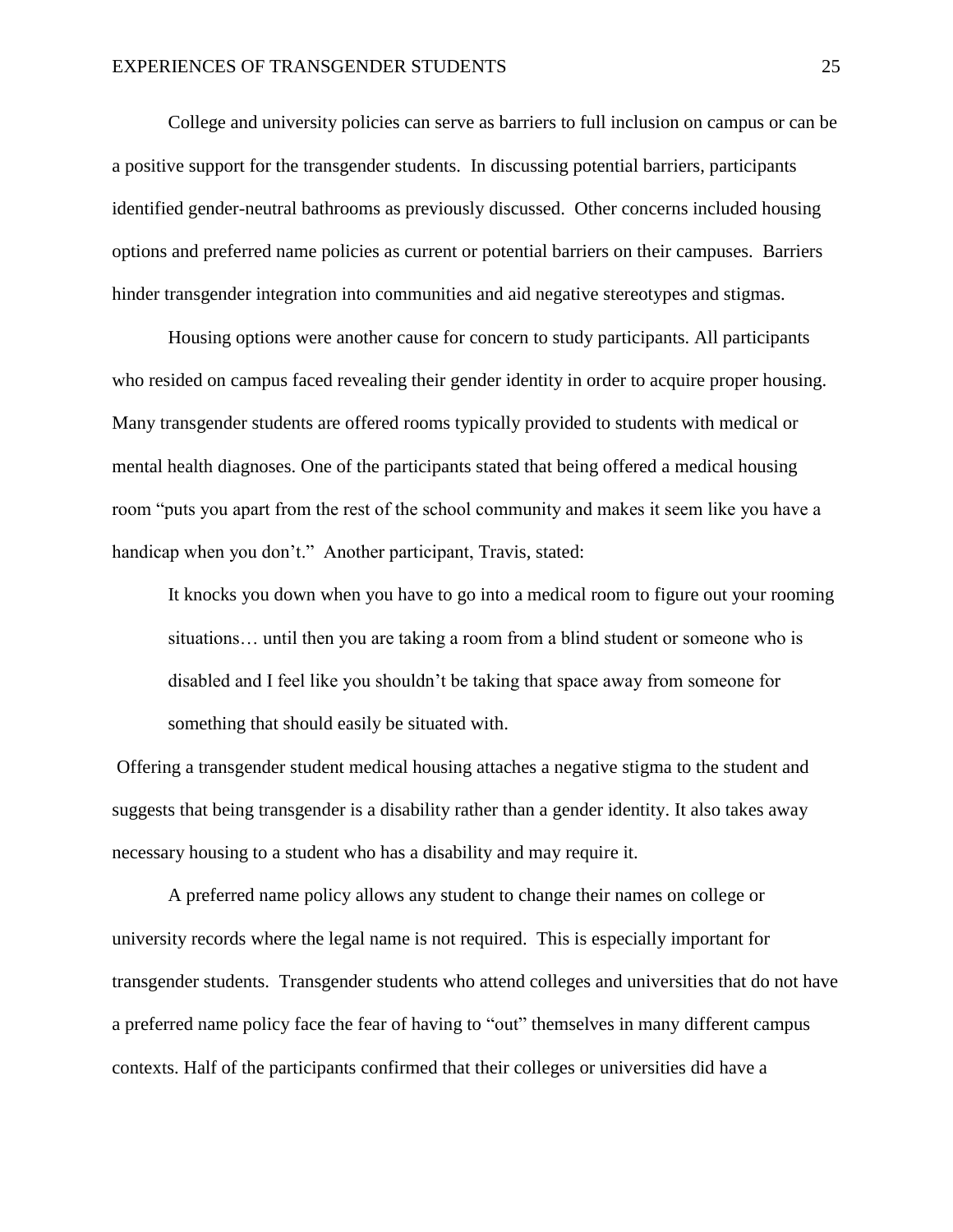preferred name policy and indicated this as a positive both emotionally and academically. One step of transitioning is through changing one's birth name to fit the desired gender. A transperson may change his or her names several times until they find the desired fit and then take steps for a legal name change. Bradley stated, "I've changed my name so many times and they're [the college] still on top of it."

Half of the participants did not have a preferred name policy at their college or university, but desired one greatly. One participant, addressing the lack of a preferred name policy, stated, "It's extremely triggering for a transgender student, transgender persons in general, really, to see their birth name and assigned sex." Aside from the constant reminder of their assigned sex, transgender students also have to contact professors to discuss preferred names ahead of time. For one participant, contact with the professor was never acquired before the beginning of the semester, and the professor accidentally "outed" the student in front of his peers. In this case, when the participant quickly addressed the situation, both the professor and students reacted positively. This participant wished that his school had some sort of name policy in place so this situation no longer needed to be a concern. Another participant, Ashley, stated:

I think it would be great if they had a preferred name policy, even if they required some proof that you have a legitimate reason, it would be better than not because on attendance lists and your ID they only show your legal name…Luckily, I have changed my legal name this spring so I hopefully won't have to deal with that any more. Before that the first day of class, I was always nervous. I'd try to email my professors before and be like 'Hey, could you please call me this name?' and you never really knew if they'd actually get the email.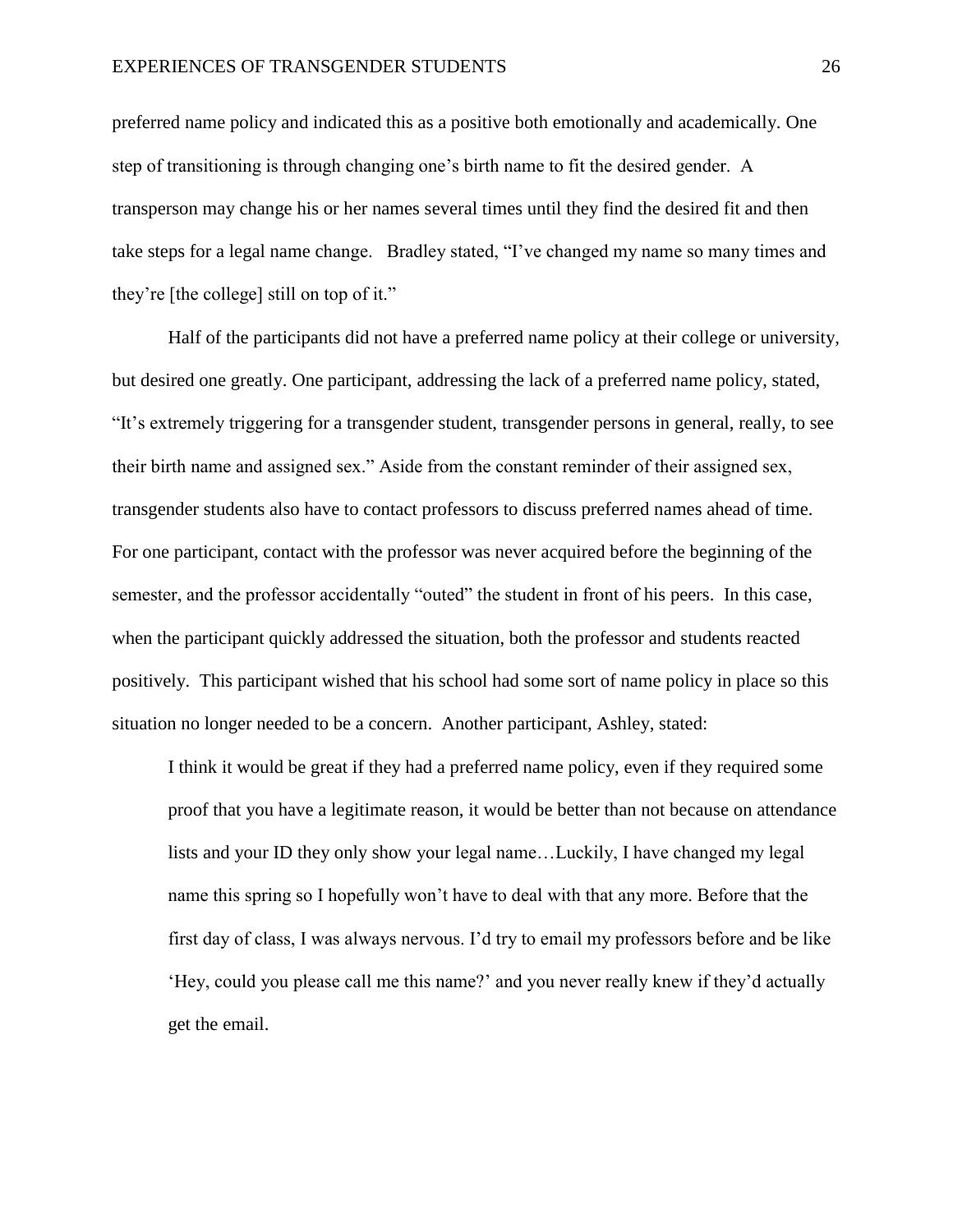Although preferred name policies are extremely helpful for transgender students who wish to not reveal their gender identity, this policy can only help so much if other trans-inclusive policies are not put in place. According to one university's preferred name policy, changing an individual's preferred name does not change his or her legal name with the university. Records such as transcripts, degree audits, Commencement brochures, degree certificates, and financial records, will still show the individual's legal name. To change these records, an individual must make a legal name change and then inform the university.

# **Support: Trans-Inclusion through Programs and Policies**

Social and institutional support is important and necessary for transgender students to feel connected and motivated during their college career, especially since, as noted previously, transgender college students often do not find support in the home, whether initially or ever. A majority of the participants indicated need for programmatic supports, including both studentassisted and faculty-assisted programs, and trans-inclusive and trans-specific policies.

# **Programmatic Supports.**

Programs and groups on campuses are designed to incorporate more of the student body in the campus community. A majority of the participants indicated that they primary source of trans-related information and guidance they received came from GLBT organizations in their colleges or universities. A majority of participants stated that colleges and universities have more student-run GLBT organizations than staff-run organizations. Four of the participants attend colleges that do not offer any staff-run GLBT supportive organization. According to participants, student-run organizations offer secure and safe environments where GLBT students can connect, talk, and meet others of the community. These organizations, in some cases, also attempt to implement or change policies. Two participants indicated that through a student-run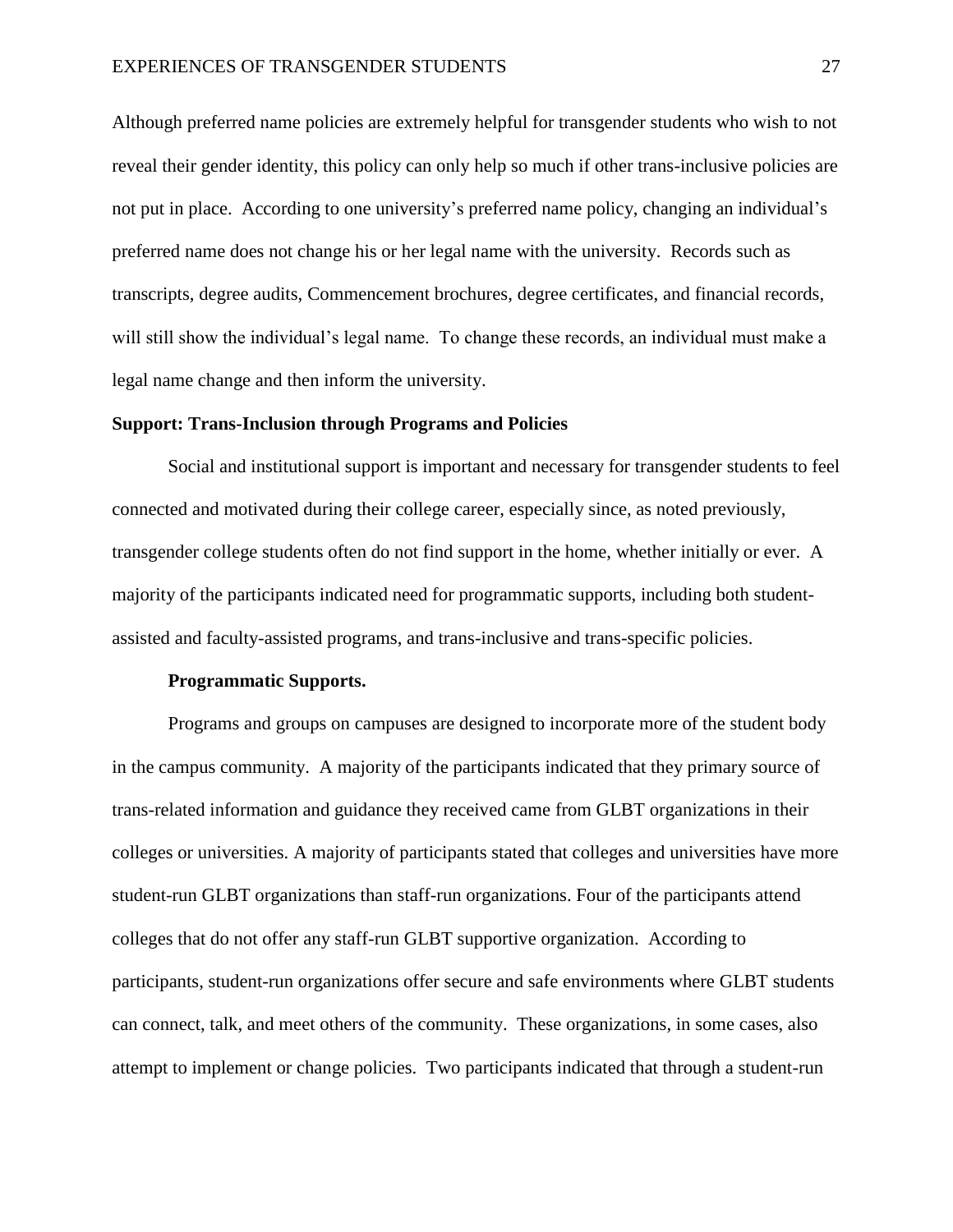transgender advocacy group they were working on a policy for safe bathroom polices. One participant desired more transgender-specific organizations, stating: as "a transsexual who plans to live his life as stealth, [that] there are some things I would like to bring up in a group of people who could share my point of view, i.e., not cis-people. I would love to see a group that is specifically transgender people."

The four participants who attended a college or university that do not offer staff-run GLBT organizations stated the desire to have staff-run organizations supporting the GLBT community and advocating for trans-inclusive policies. Ashley, who attends a college that does not offer staff-run GLBT organizations stated that "[Student run groups are] good, but [they don't] really teach anything new and [they're] not really active in the community." Staff-run GLBT organizations not only allow students to work side-by-side and can produce positive opportunities, but they also demonstrate support, interest, and commitment by the part of the college or university administration. Another positive of staff-run groups are the sub-groups, usually student-run, that extend out of the staff-run group. For example, at one university, a group called Queer People of Color stemmed from the campus' staff-run pride center. This group, through open discussions of racism, white privilege, cisgender privilege, and heterosexual privilege, provides a safe space where GLBT students of color are actively supported.

# **Trans-Inclusive Campus-Based Policies.**

One interesting finding concerned the two participants attending women's colleges. Bradley indicated that his college, a women's college, implemented a policy to support members of the college community who identify as transgender. Incoming students to this college must have a female gender marker, whether biologically female or a transwoman. Current students who undergo transitioning and identify as male, whether or not the student's gender marker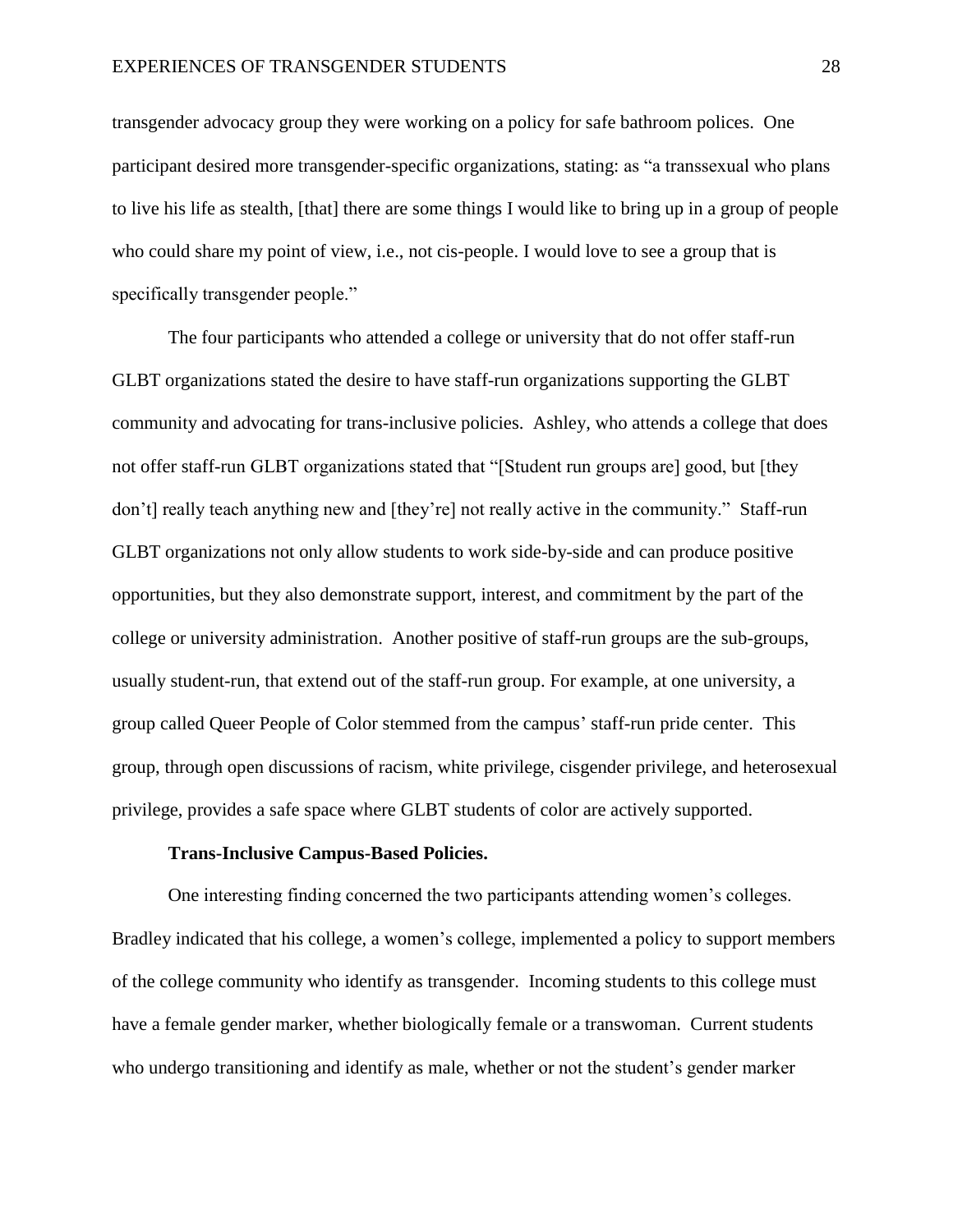changes, are allowed to both continue attending the all-women's college as well as to continue living on campus. However, due to Title IX, transwomen who still have a male gender marker are not allowed to attend these women's colleges.

While Title IX of the Education Amendments states that no person in the United States can be excluded from any education program based on sex, it does not prohibit private undergraduate colleges and universities from discriminating based upon sex in the admissions processes. Most female-only institutions do not have a formal policy regarding transgender students who come out, are outed, or begin transitioning after the time of admission. The most important implication of Title IX permits institutions offering single-sex education to receiving federal funding. Therefore, if a women's college admitted students who identify as male (or not identifying as female), the institution's funding could be in danger (Kraschel, 2012).

The two participants who attend women's colleges discussed how attending an all women's college helped them to discover what they consider to be their true identity as a transgender male. Bradley stated that attending a women's college exposed him to not every student being a woman, which was new for many students, including himself, since he attended a women's institution. Bradley stated that in his experience, single-sex institutions students have a lot of freedom to explore their identities. The other participant stated:

Why go to a women's college?' is the most prevalent question I face. Strangely enough, people from the last generation–generally cispeople—understand the most: I go to school where I do because it was the best education I had offered to me.

To these participants it mattered less whether the college they attend catered towards a specific sex, as long as their needs, emotional and academic, were met.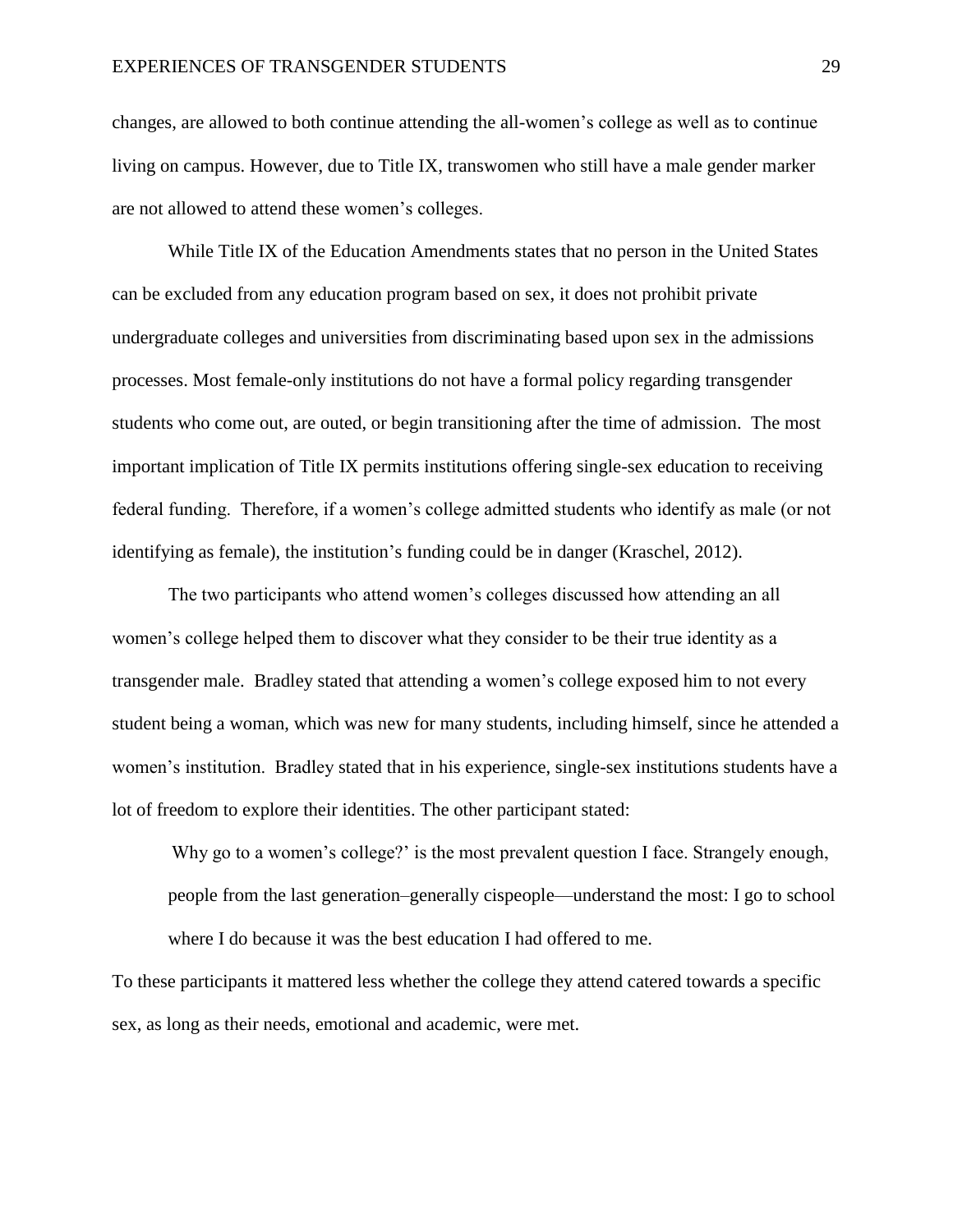## **Discussion**

Participants were forthcoming in discussing their experiences and opinions concerning their experiences attending Massachusetts colleges and universities. A number of trans-inclusive policy recommendations emerge from student findings. Trans-inclusive policies remove significant and exclusionary barriers, which do not allow transgender students the opportunity for full integration, whether through in class participation, communication with faculty and peers, or in other aspects of campus life.

McKinney (2008) noted that undergraduate students felt that faculty and staff were not educated about transgender issues, resulting in a lack of programming on transgender issues and a lack of resources for transgender students. This study is consistent with McKinney (2008), as participants discussed how a prevailing lack of information and resources negatively impacts educational outcomes. More transgender-related education all members of the campus, can increase transgender student safety and support full inclusion in all aspects of campus life. A lack of basic information, even by well meaning staff or faculty members, can further marginalize transgender students (Beemyn, 2003). This study is consistent with previous findings that education regarding gender expression and GLBT issues to students, administrators, faculty, and staff is extremely important (Toomey, Card, & Russell, 2010).

This study also highlights that education about the transgender community prior to college years is important. As previously noted, education about the community to children at a younger age could encourage understanding and acceptance of persons who identify as transgender. Earlier education can also provide those children who identify as transgender the opportunity to begin transitioning earlier, to develop positive feelings towards themselves, and to have a positive sense of the future (Ryan, 2009). College is often the first opportunity many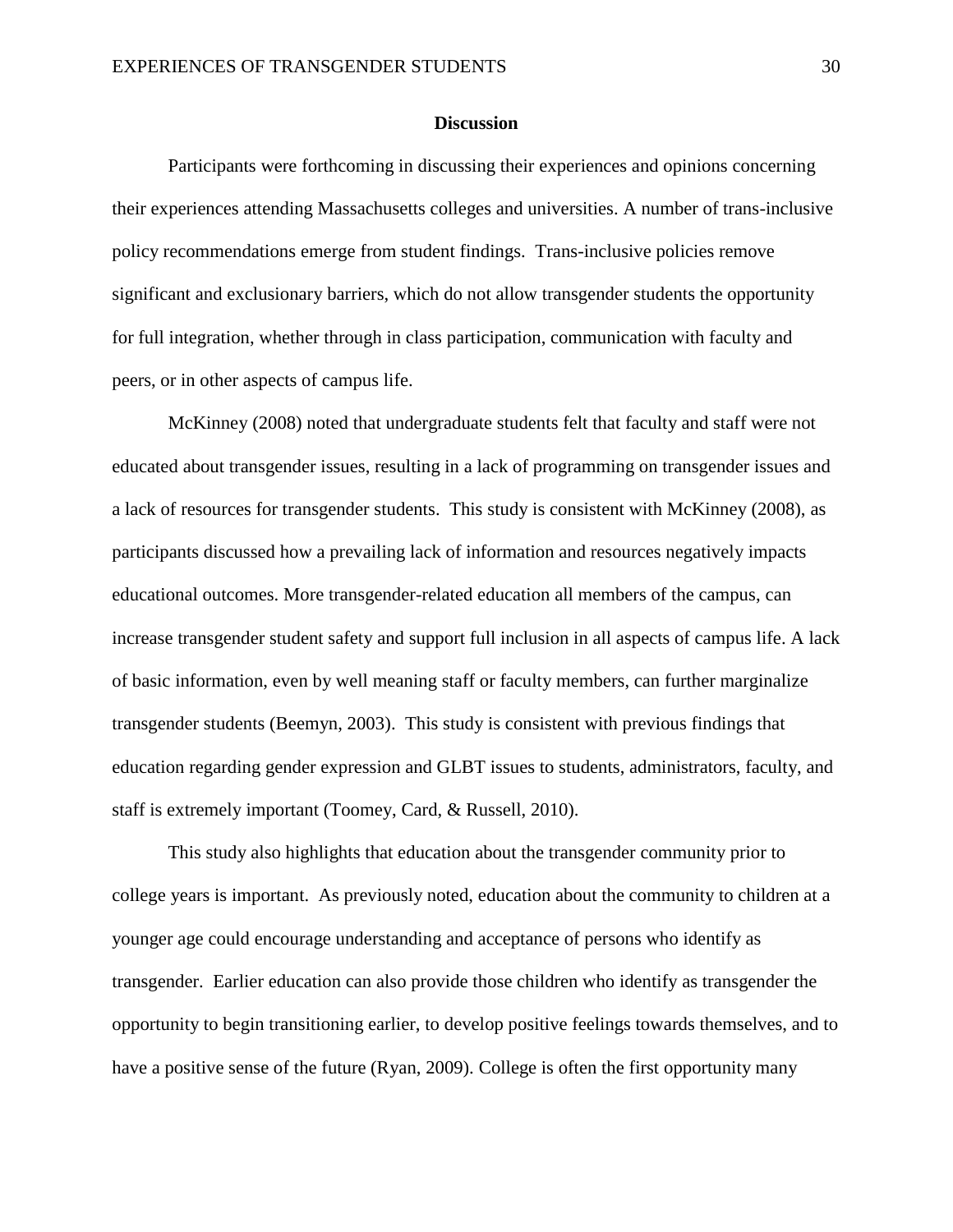gender variant students have to question their ascribed gender, especially due to the lack of information received prior to college attendance. Therefore, college administrators and faculty members can improve the campus climate for gender variant students and foster an environment in which people of all genders can more readily be themselves by supporting openly transgender students and by learning and providing accurate information about gender diversity (Beemyn, 2003).

Implementing easily-accessible gender-neutral bathrooms, rather than only offering gender binary bathrooms or handicapped restrooms, is one such change more colleges and universities can begin to make. Consistent with Carter (2000) and Beemyn (2003) studies, this research project indicates that policies such as restroom designations and residence hall assignments can penalize students who do not fit the gender binary, further segregating transgender students.

Gender-neutral housing can be implemented to more fully address the needs of transgender students. Trans-friendly housing options offers safety, as well as social and emotional support. One participant, unable to acquire trans-friendly on-campus housing, found difficulty in making friends and becoming involved in the campus community due to commuting rather than be able to live on campus.

Other trans-inclusive policies, such as the preferred name policy as well as such policies as implemented by the all women's college one participant attends, are advances colleges and universities can be making to be more responsive to the specific needs of their transgender students. This study also demonstrates that a combination of student-run and staff-run GLBT organizations provide the most advantages for the transgender student population. Individually, both organizations have a lot to offer to the transgender students as well as to the community.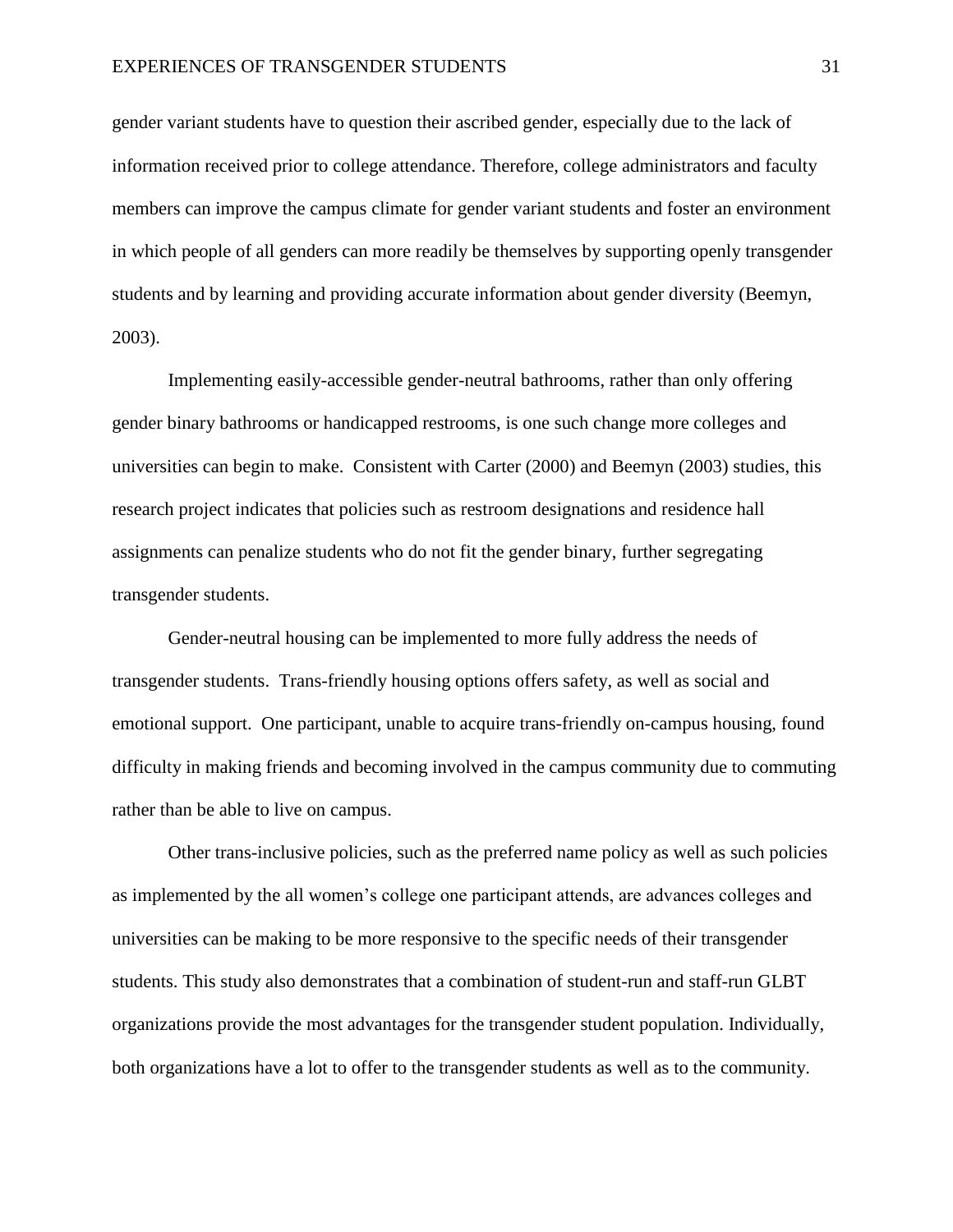# EXPERIENCES OF TRANSGENDER STUDENTS 32

However, as this study shows, while student run organizations cater more towards the individuals needs, the staff- run organizations can have a greater community outreach and opportunities. Combining education, and trans-inclusive policies and resources are important for transgender students to feel welcomed on campus (Johnson, 2011).

Due to its small sample size and a requirement for participants to attend a four-year college or university in Massachusetts, the conclusions in this study may differ from other states and countries. However, these findings do represent the experiences of transgender Massachusetts students over a broad area in the state and reveal important trends. Future studies can be taken to broaden the scope of the research. A future study could explore the experiences of transgender students in a Southern or Western state to provide comparative data.

I am interested in conducting a future study to address the experiences of transgender emerging adults who are not attending a college or university. I would be interested in examining the environment and experiences that may have affected the decision, or inability, to not attend a college or university. One individual who was interested in participating in this study had to be turned away because they attended a community college. Although I was not able to interview this individual, they did provide some interesting information about the difficulties transgender emerging adults face. This individual confirmed that he had a strong desire to attend a four-year college or university; however, he also wanted to focus on his transition, which takes a lot of time, resources, and money. The individual compromised his desire for a four-year education by splitting his funds and attending a two-year school while transitioning simultaneously.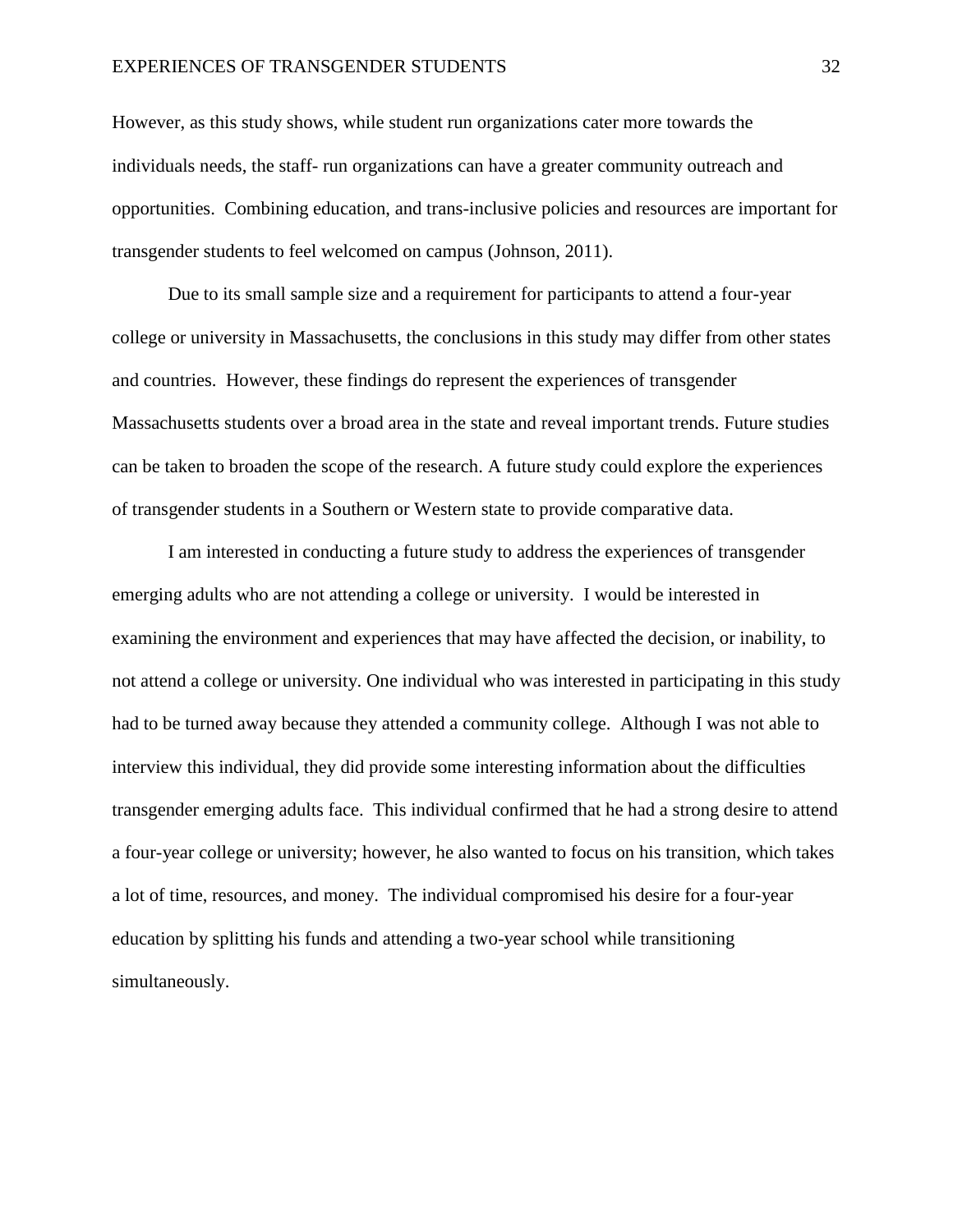# **Conclusion**

College and university administrators should consider the importance of trans-inclusion on campuses, especially where transgender students are considered as a minority group. Transgender students, like most students, offer new insights, experiences, and opportunities to their colleges and universities. However, feelings of segregation can lead to a decline in participation and motivation, resulting in students who pass through college on the outskirts. For most transgender students, as I have come to experience through attempting to obtain interviews, trust of individuals outside of their inner circles has become a necessity in their lives. If transgender students do not feel that they can trust their college or university or the staff and faculty within, they will not be able to receive the best education possible.

Colleges and universities should provide education about the transgender community to its faculty and staff so that these individuals can be better suited to understanding, advocating, and helping the students on campus. A lack of trans-awareness can lead to a lack of programming and resources for the transgender students. As demonstrated through this study, trans-inclusive policies and programs are what allow transgender students to fully participate on campus, receive a more inclusive education, and foster feelings of safety. Transgender students deserve the same opportunities as any other students; otherwise transgender students will continue to be isolated and will miss out on the education and experiences that colleges and universities provide. It is my hope that this study, in some small way, contributes to the improved campus climate for transgender students.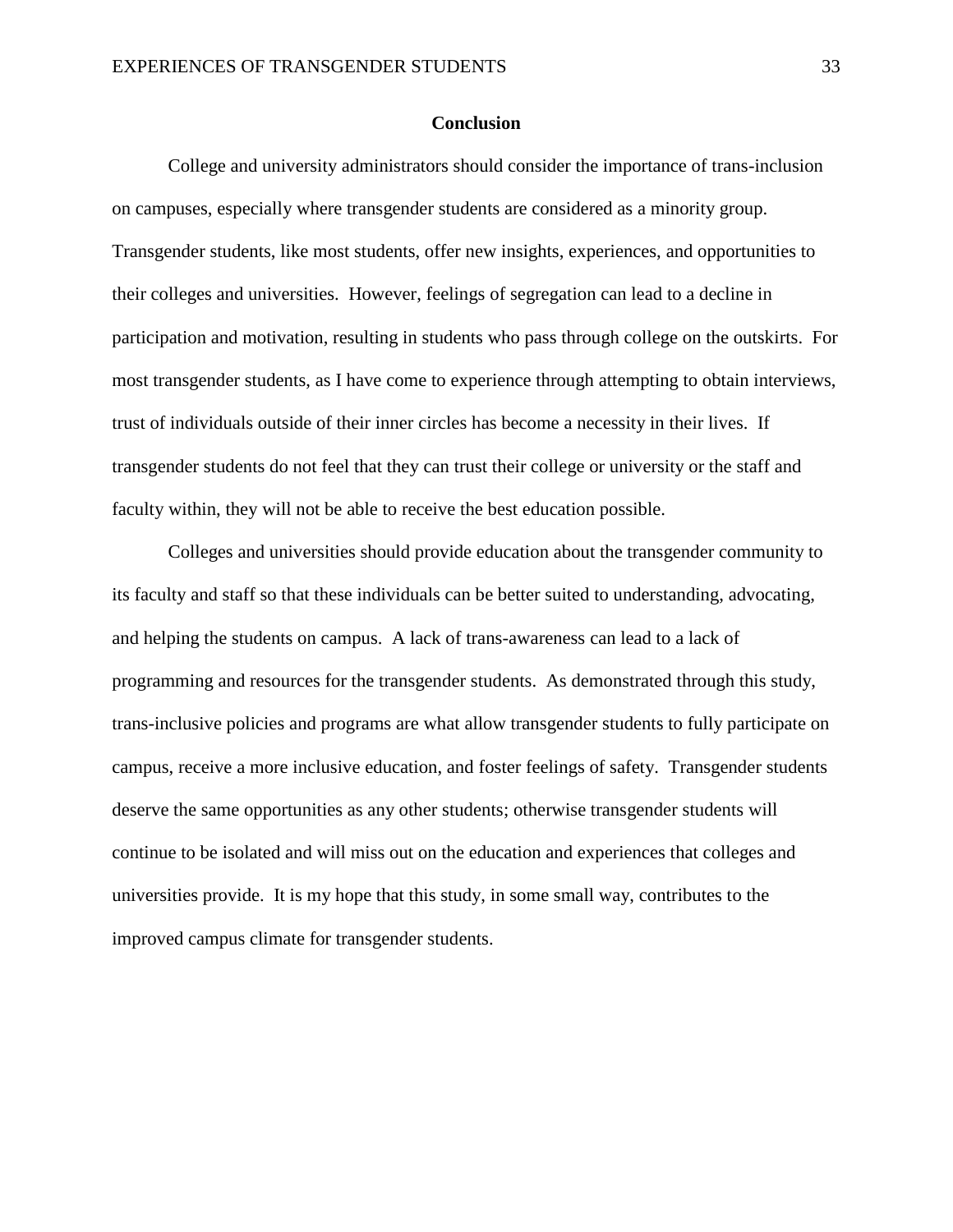# **Appendix 1**

# PERSONAL BACKGROUND

What does "transgender" mean to you? How or when did you decide to come out as transgender (whether to others or yourself)? How did this revelation make you feel? How have other people reacted? How has your life changed?

# **RESOURCES**

What resources does your school have for GLBT students?

*Follow up questions (as needed)* Does your school have a pride center or some other GLBT friendly group? Are there support groups or other programs for GLBT students? Are there any resources or programs specifically for transgender students? What kind of support do you receive or observe from these resources? What kind of resources would you like to see on campus?

# HOUSING

Where do you live as a student? As a transperson, what is it like for you to live there? *Follow up questions (as needed)* What are the housing options at your school? Does your school offer medical housing or gender neutral housing?

If you live on campus, how easy or difficult is it to get proper housing?

Tell me more about your experiences in on-campus housing.

If you have friends who identify as trans, what have some of their experiences been?

# HEALTH SERVICES

Does your school's health services meet your needs as a transgender person?

*Follow up questions (as needed)*

How easy or difficult is it for you to be taken care of medically?

What challenges or obstacles do you face?

What improvements would you like to see?

Does your school provide gender neutral or guest bathrooms?

# POLICIES

Are there policies in place to aid, protect, or support transgender student? How do you think your school could improve to meet your needs?

What specific policies have affected you the most?

What policies do you want your school to implement?

# **SAFETY**

How comfortable do you feel about being "out" on campus?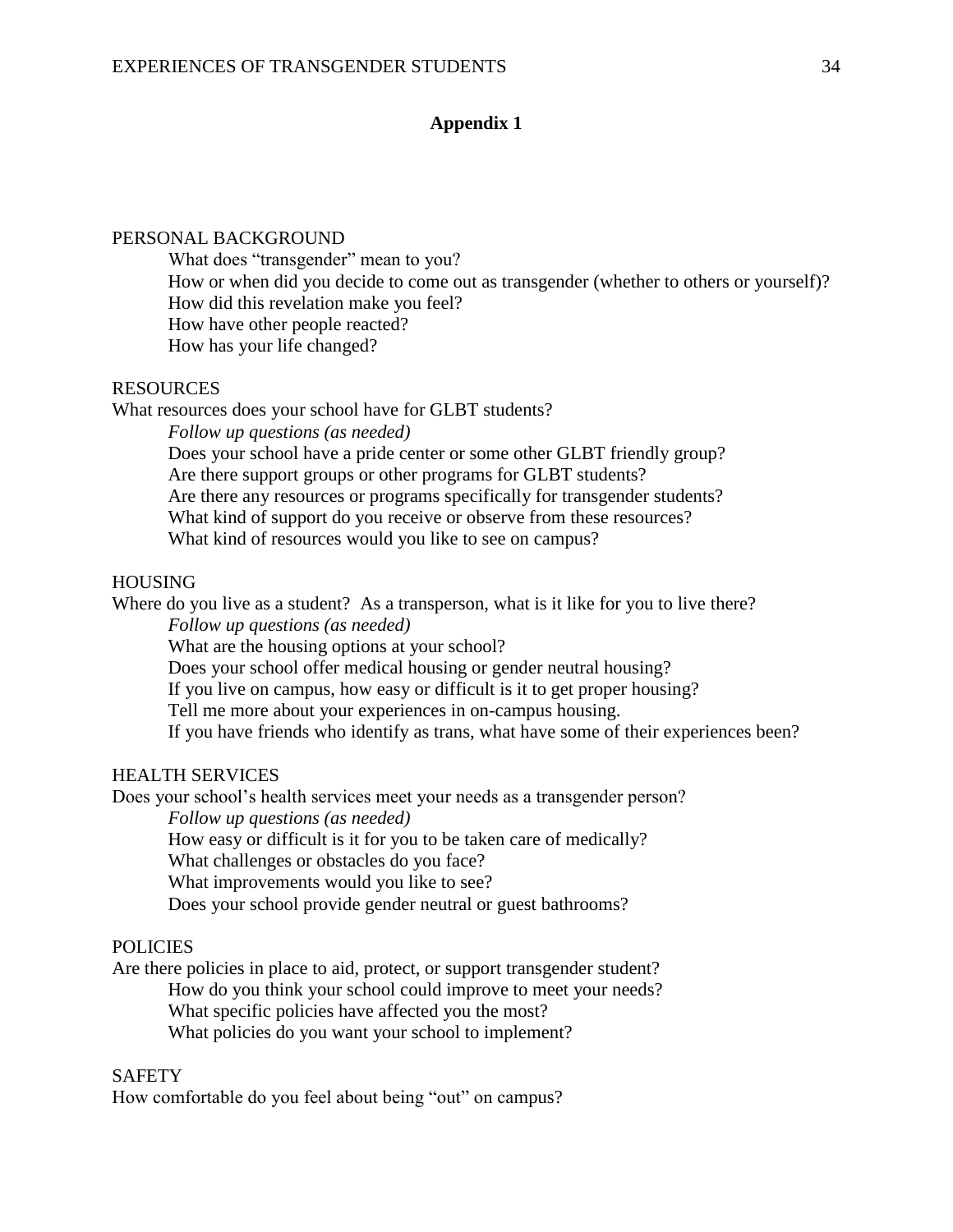Do you fear discrimination on campus? In the classroom? Additional places? Have you experienced hate crimes on campus? In the classroom? Additional places? Do you feel safe at your school? Is there anything else you would like to tell me?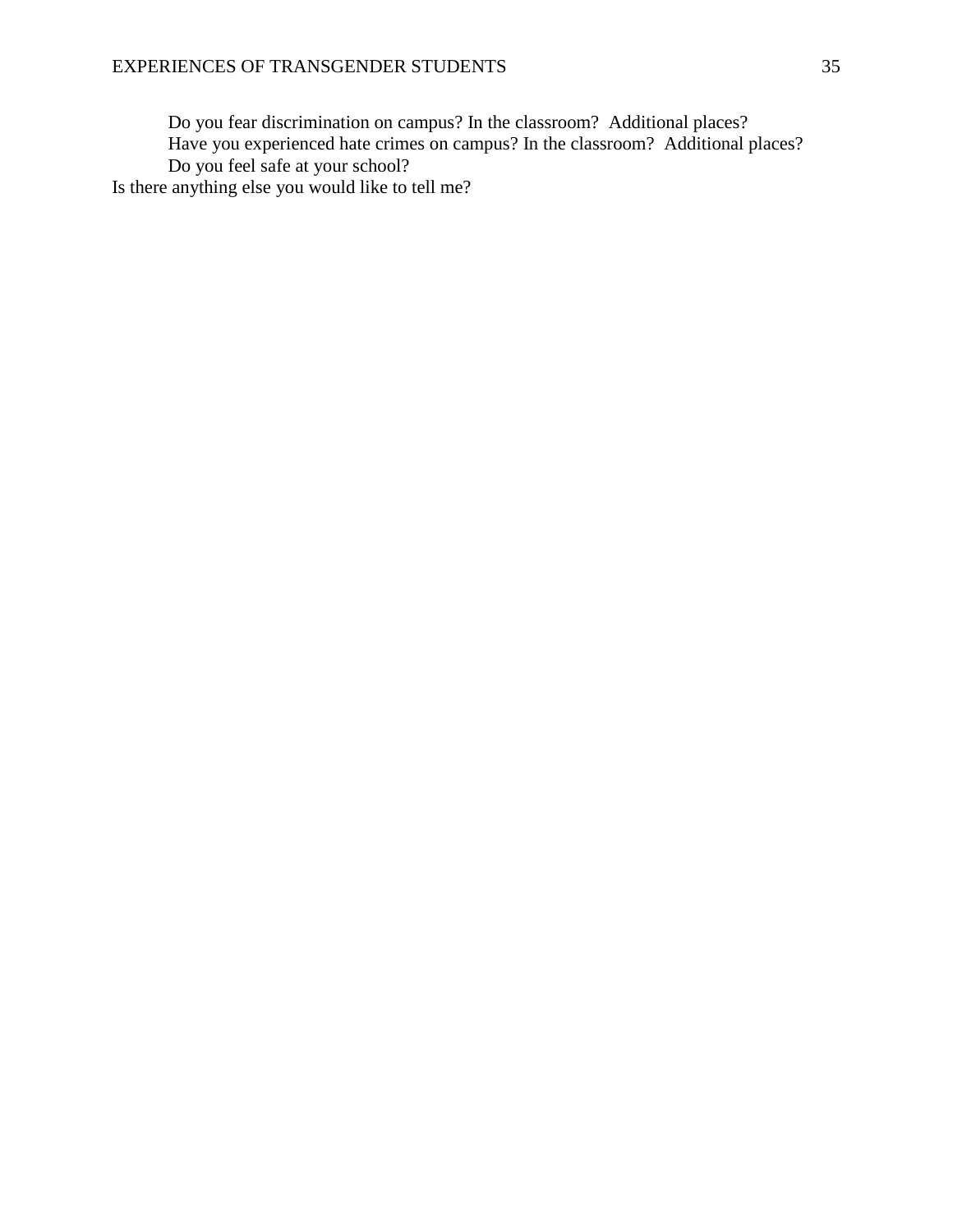# References

- Attridge, D. and Baldwin, T. (2004). Jaques Derrida. *The Guardian.* Guardian News and Media Limited 2013. Retrieved from www.guardian.co.uk › [World news](http://www.guardian.co.uk/world) › [France.](http://www.guardian.co.uk/world/france)
- Badgett, M. V. L., Lau, H., Sears, B., and Ho, D. (2007) Bias in the workplace: Consistent evidence of sexual orientation and gender identity discrimination. *The Williams Institute on Sexual Orientation Law and Public Policy.* Retrieved from [http://williamsinstitute.law.ucla.edu/.](http://williamsinstitute.law.ucla.edu/)
- Backman, K. & Kyngas, H. A. (1999). Challenges of the grounded theory approach to a novice researcher. *Nursing & Health Service.* 1(3), 147-53.
- Baist, T. N. (2003). Manual or electronic? The role of coding in qualitative data analysis. *Educational Research.* 45(2), 143-54.
- Balzer, C. and Hotta, J. S. (2011). TDOR 2011: Again alarming figures. *TGEUL Transgender Europe.* Retrieved from www.tgeu.org/node.264
- Beemyn, B. (2012.) Serving the needs of transgender college students. *Journal of Gay and Lesbian Issues in Education* 1(1), 33-50.
- Bildeau, B. L., and Rem, K. A. (2005). Analysis of LGBT identity development models and implications for practice. *New Directions for Student Services.* (111). Retrieved from lbgtrc.msu.edu docs bilodeaurenn.pdf
- Bontempo, D. E., and D'Augelli, A. R. (2002). Effects of at-school victimization and sexual orientation on lesbian, gay, or bisexual youths' health risk behavior. *Journal of Adolescent Health.* 30(5), 364-74.
- Bornstein, K. (1994). *Gender outlaw: On men, women and the rest of us*. New York: Routedge. Print.
- Brill, S. and Hastings, J. (2009). Transgender youth: Providing medical treatment for a misunderstood population. *National Women's Health Network: A Voice for Women,*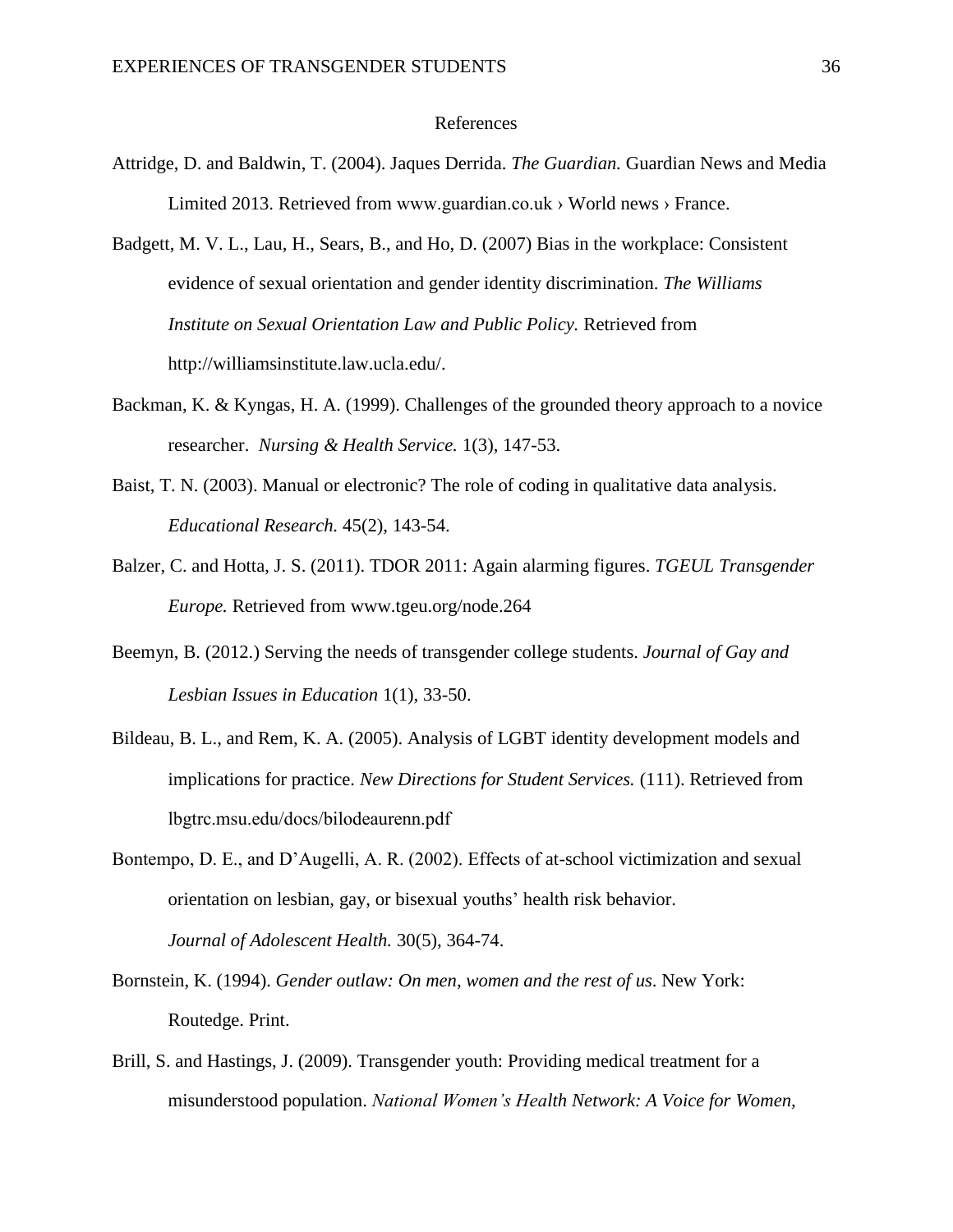*At Network for Change.* Retrieved from nwhn.org/transgender-youth-providing-medicaltreatment-misunderstood-population

- Broverman, N. (2011). In memoriam: 2011's transgender murder victims. *Advocate.com.* Retrieved from http://www.advocate.com/news/news-features/2011/11/18/memoriam-2011s-transgender-murder-victims
- Brown, R. D., Clark, B., Gortman, V., and Robinson-Keilig, R. (2004). Assessing the campus climate for gay, lesbian, bisexual, and transgender (GLBT) students using a multiple perspectives approach. *Journal of College Student Development.* 45(1), 8-26.
- Carter, K. A. (2000). Transgenderism and college students: Issues of gender identity and its role in our campuses. *Toward Acceptance: Sexual Orientation Issues on Campus.* Wall, V. A. and Evans, N. J. (Eds). Washington D.C., America College Personnel Association. 261- 82.
- Case, K. A., Iuzzini, J., and Hopkins, M. (2012). Systems of privilege: Intersections, awareness, and applications. *Journal of Social Issues.* 68(1), 1-10.
- Cass, V. C. (1979). Homosexual identity formation: A theoretical model. *Journal of Homosexuality.* 4(3), 219-35.
- Charmaz, K. and Denzin, N. K. and Lincoln, Y. S. (2011). Grounded theory methods in social justice research. *The SAGE Handbook of Qualitative Research.* (358-80). Los Angeles, Sage Publications. Ed. 4. Print.
- Cochran, B. N., Stewart, A. J., Ginzler, J. A., and Cauce, A. M. (2001). Challenges faced by homeless sexual minorities: Adolescents with their heterosexual counterparts. *American Public Health Association.* 92(5), 773-77.
- D'Augelli, A. R., Grossman, A. H. & Starks, M. T. (2006). Childhood gender typicality, victimization, and PTSD among lesbian, gay, and bisexual youth. *Journal of Interpersonal Violence.* 21(11), 1462-82.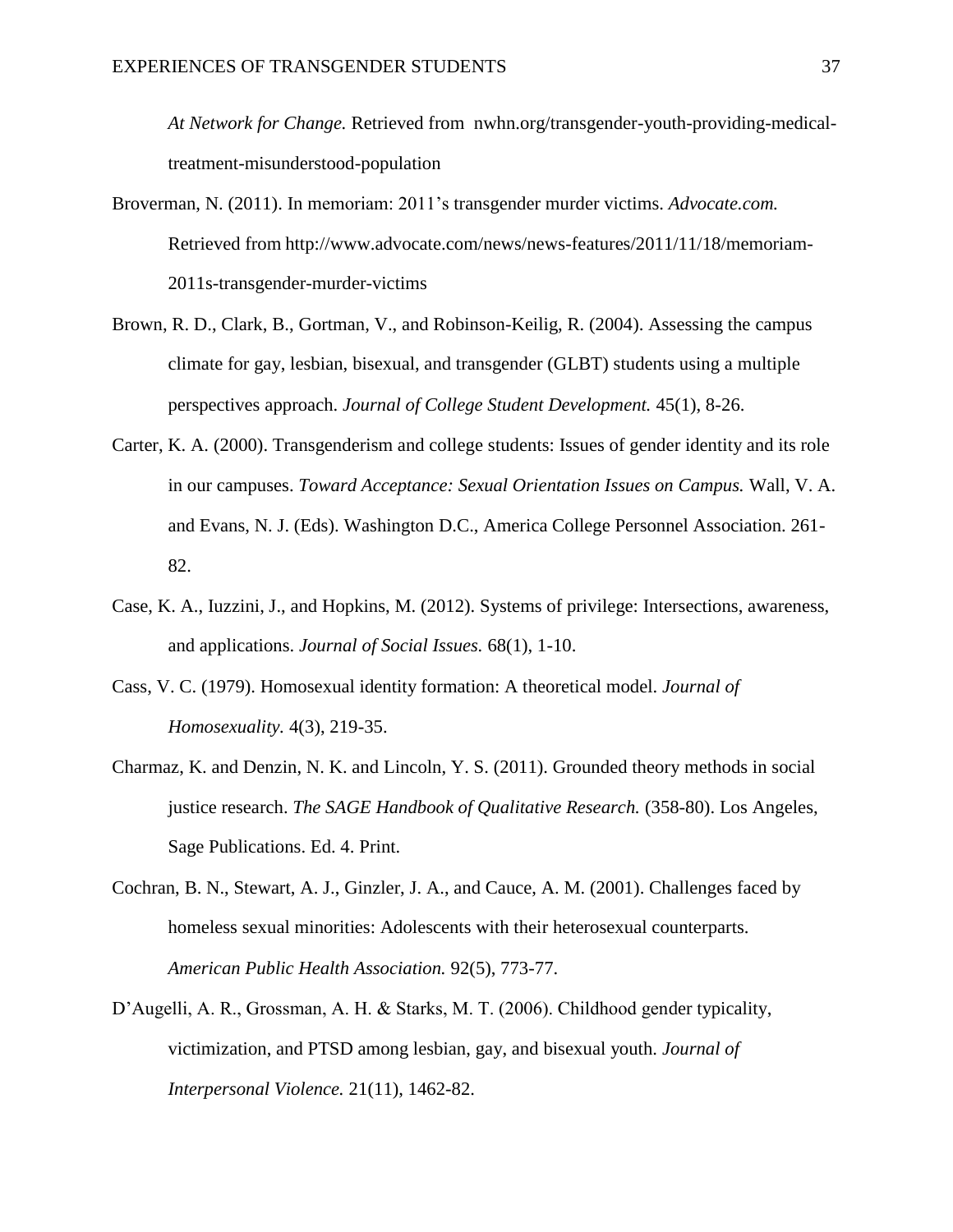- Davidson, C. R. (2009). Transcription: Imperatives for qualitative research. *International Journal of Qualitative Methods*. 8(2), 1-52.
- Davidson, M. (2007). Seeking refuge under the umbrella: Inclusion, exclusion, and organizing within the category transgender. *Sexuality Research & Social Policy: Journal of NSRC.* 4(4), 60-80.
- Dilley, P. (1999). Queer theory: Under construction. *Qualitative Studies in Education.* 12(5), 457-72.
- Eliason, M. J. and Schope, R. (2006). Shifting sands or solid foundation? Lesbian, gay, bisexual, and transgender identity formation. 3-26. Retrieved from www.springer.com/cda/content/document/cda.../9780387288710-c1.pdf
- Ellis, K. M. & Eriksen, K. (2002). Transsexual and transgederist experiences and treatment options. *The Family Journal: Counseling and Therapy for Couples and Families.* 10(3), 289-99.
- Feinberg, L. (2001). Transgender warriors: Making history from Joan of Arc to Dennis Rodman. Boston: Beacon Press. Retrieved from http://web.pdx.edu/~matg/Sociology/Gender\_&\_Sexualities\_files/sexual%20lives\_Trans gendered%20warriors.pdf
- Freese, L. (2001). Human ecology. *International Encyclopedia of the Social and Behavioral Sciences.* 6974-78. Retrieved from<http://dx.doi.org/10.1016/B0-08-043076-7/02011-8>
- *GLAAD: [Gay & Lesbian Alliance Against Defamation.](http://en.wikipedia.org/wiki/Gay_%26_Lesbian_Alliance_Against_Defamation)* (2012). Retrieved from <http://www.glaad.org/>
- Greytak, E. A., Kosciw, J. G., and Diaz, E. M. (2009). Harsh realities: The experiences of transgender youth in our nations schools. *GLSEN.*
- Heck, N. C., Flentje, A., & Cochran, B. N. (2011). Offsetting risks: High school gay-straight alliances and lesbian, gay, bisexual, and transgender (LGBT) youth. *School*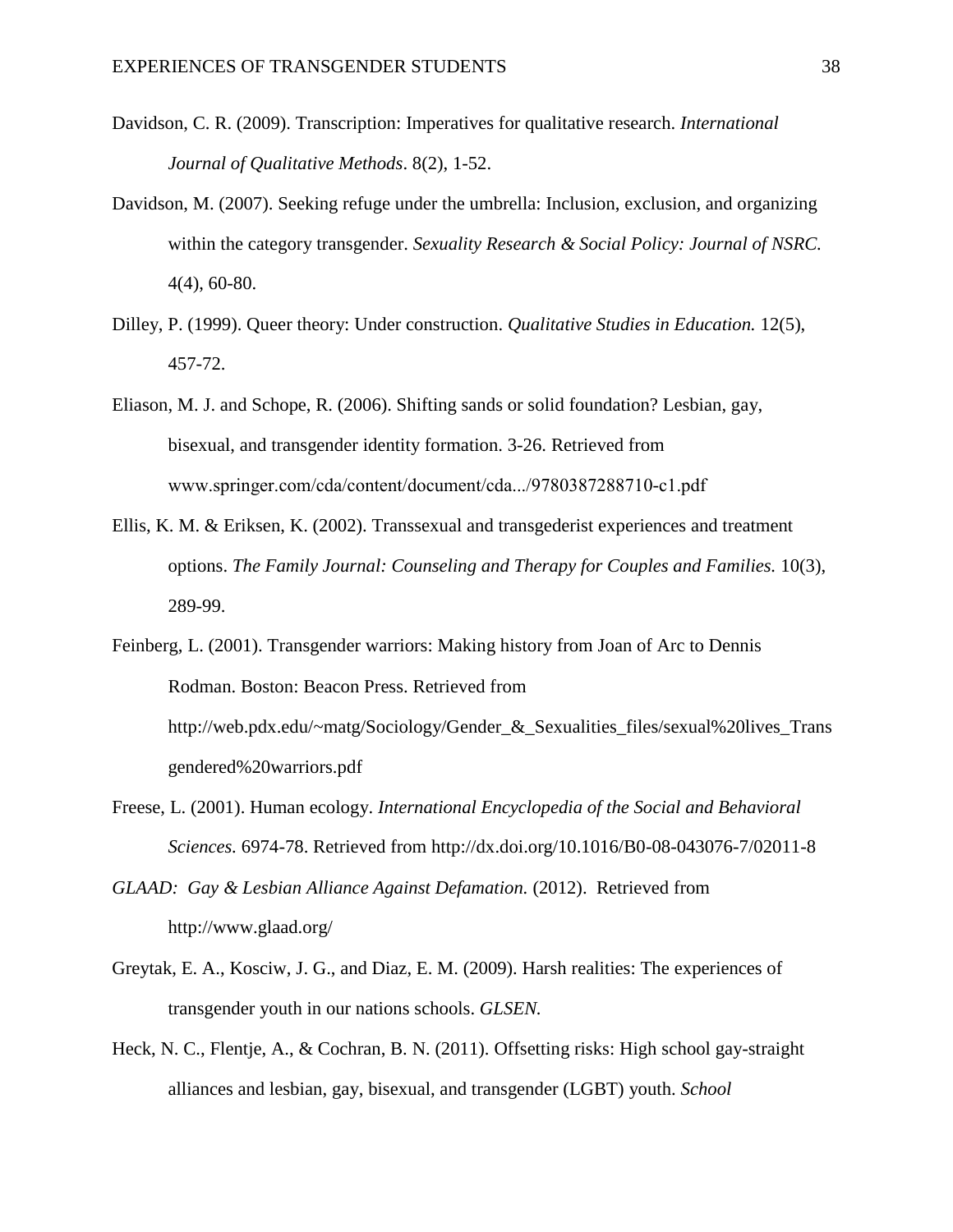*Psychology Quarterly.* Advance online publication. doi: 10.1037/a0023226.

- Herman, J. (2009). Transgender explained for those who are not. Bloomington, IN: Author House. Print.
- Holmes, H. A. (2003). Glossary of terms relating to sexuality and gender. Retrieved from www.nationalmecha.org/documents/GS\_Terms.pdf
- Jagose, A. (1996). Queer theory. *Australian Humanities Review.* Retrieved from www.australianhumanitiesreview.org/archive/Issue-Dec.../jagose.html
- Johnson, E. A. and Subasic, A. (2011). Promising practices for inclusion of gender identity. Gender Expression in Higher Education. *The Pennsylvania State University LGBTA Student Resource Center.* Retrieved from http://www.hendrix.edu/uploadedFiles/Student\_Life/Student\_Activities/Workshop%20M

aterials.pdf

- Jones, M. and Alony, I. (2011). Guiding the use of grounded theory in doctoral studies- an example from the Australian film industry. *International Journal of doctoral Studies.* 6, 95-14.
- Kierans, K. (1997). Beyond deconstruction. 46-63. Retrieved from www2.swgc.mun.ca/animus/articles/volume%202/kierans1.pdf
- Kosciw, J. G. and Collen, M. K. (2001). The GLSEN 2001 national climate survey: The school related experiences of our nations lesbian, gay, bisexual, and transgender youth. *GLSEN*.
- Kosciw, J. G., Greytak, E. A., Bartkiewicz, M. J., and Palmer, N. A. (2012). The 2011 national school climate survey: The experiences of lesbian, gay, bisexual and transgender youth in our nation's schools. *New York: GLSEN.*
- Kosciw, J. G., Greytak, E. A., and Diaz, E. M. (2009). Who, what, where, when, and why: Demographic and ecological factors contributing to hostile school climate for lesbian,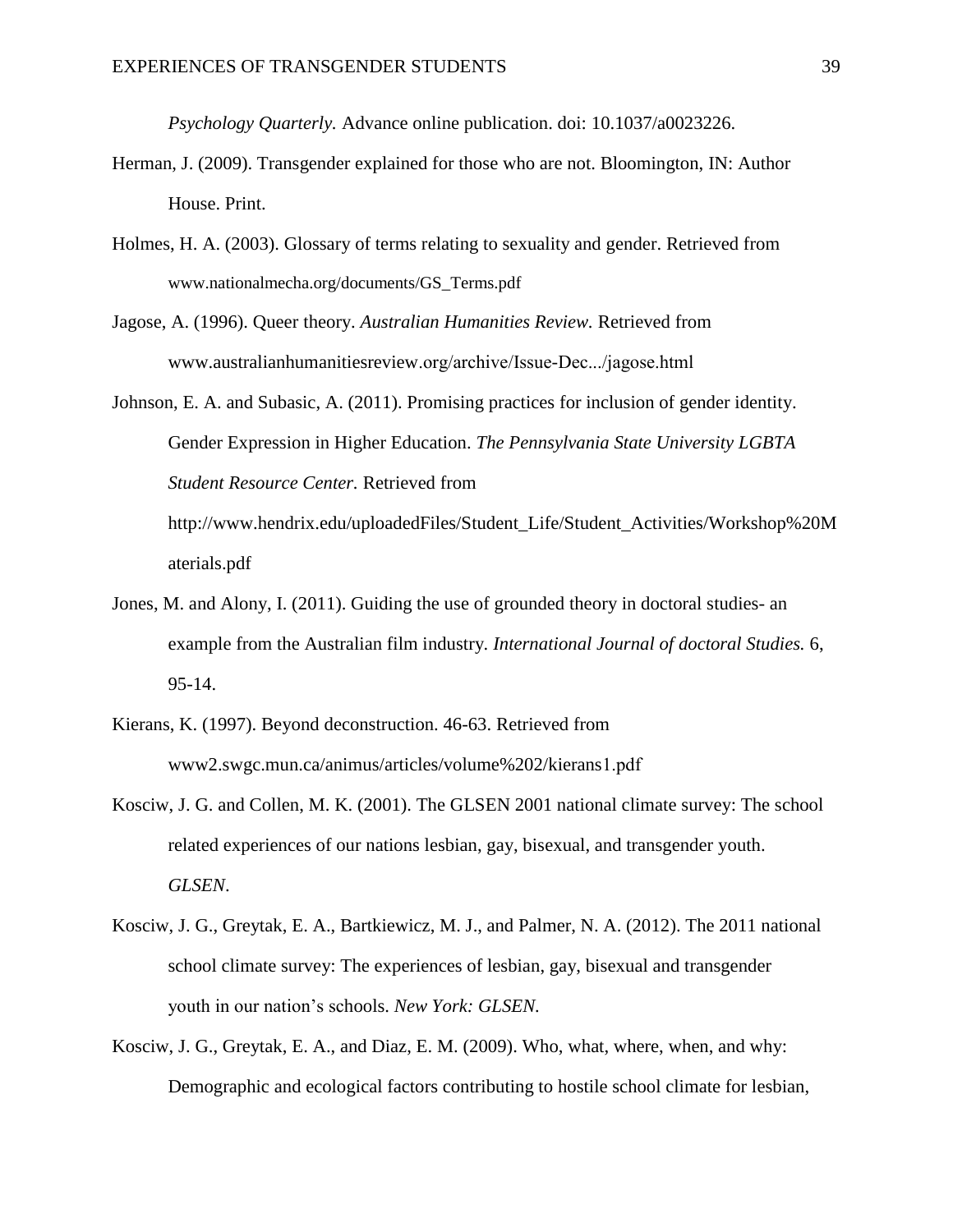gay, bisexual, and transgender youth. *J Youth Adolescence.* 38(7), 976-88.

- Kraschel, K. (2012). Trans-cending Space in women's only spaces: Title IV cannot be the basis for exclusion. *Harvard Journal of Law & Gender*. 35, 463-85. Retrieved from harvardjlg.com/wp-content/uploads/2012/01/Kraschel.pdf
- Lane, L. (2011). Support for students initiative. *Survey of Northeast Florida Lesbian, Gay, Bisexual, Transgender and Questioning Students.* Retrieved from jasmyn.org/wp-content/uploads/.../Support-for-Students-Initiative.pdf
- Law, V, (2011). Anti-transgender violence: How hate-crime laws have failed. *Truthout: News Analysis.* Retrieved from http://www.truth-out.org/beyond-hate-crime-legislation-addressing-violence-andpromoting-safety-transgender-people-us/1315945.
- Lees, L. J. Transgender students on our campuses. *Working with lesbian, gay, bisexual, and transgender college students: A handbook for faculty and administrators.* Sanlo, R. L. (Ed.). Westport: CT, 37-43.5, 144-6.
- Mack, N., Woodsong, C., MacQueen, K. M. Guest, G. and Namey, E. (2005). Qualitative research methods: A data collector's field guide. *Research Triangle Park.* NC: Family Health International. Retrieved from http://www.nucats.northwestern.edu/community-engaged-research/seminar-series-andevents/pdfs/Family\_Health\_International\_Qualitative\_Research\_Methods.pdf.
- Mallon, G. P. (2009). Social work practice with transgender and gender variant youth. Ed. 2. London: Routledge. Print
- Mara, A. (2012). 2011 national school climate survey: LGBT youth face pervasive, but decreasing levels of harassment. *GLSEN.*

Marcia, J. E. (1980). Identity in adolescence. *Handbook of Adolescent Psychology. Massachusetts Transgender Political Coalition.* (2012) . 159-87. Retrieved from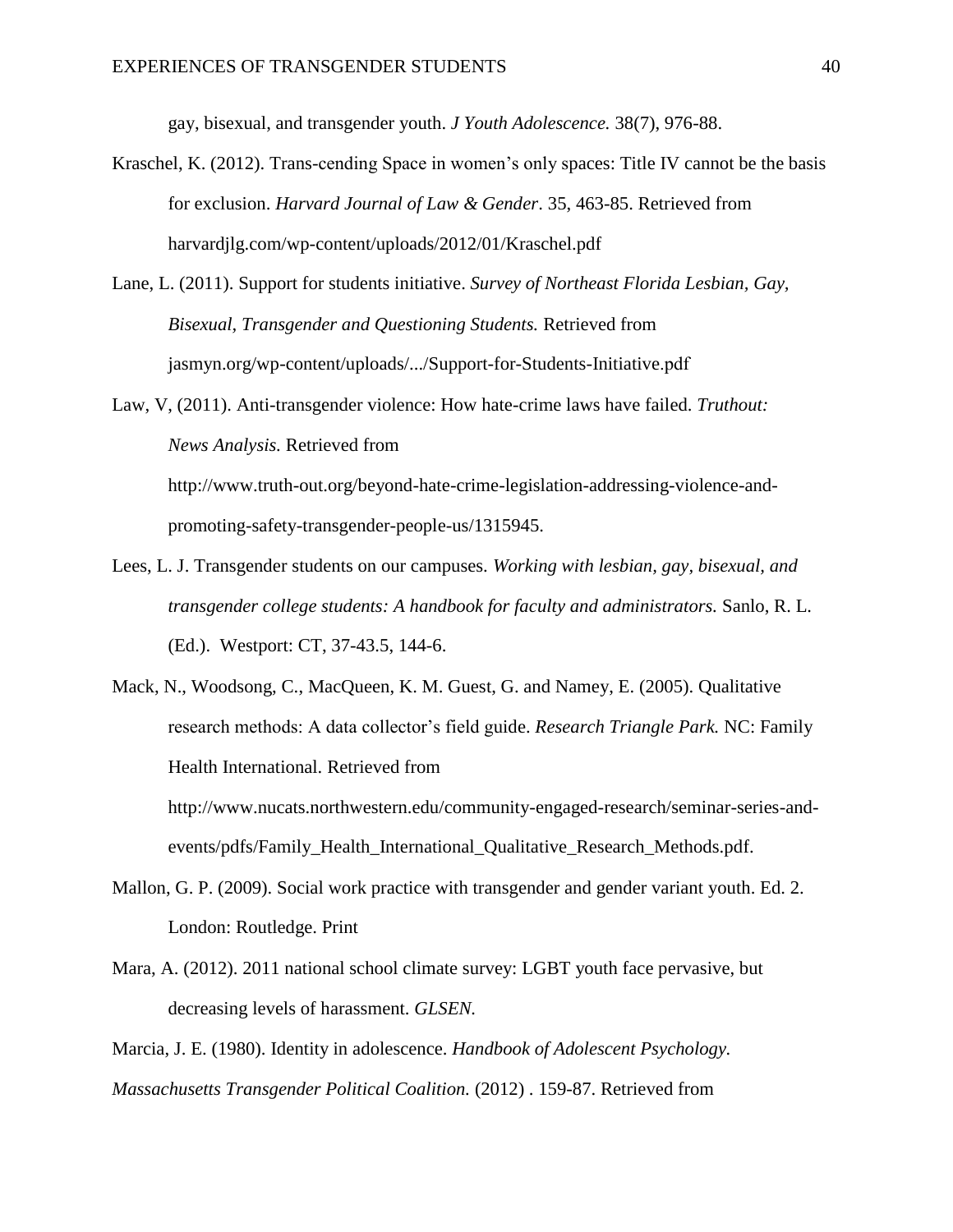egitim.baskent.edu.tr/duyuruek/ip\_chalid/marcia\_idendity.pdf

- McKinney, J. S. (2003). On the margins: A study of the experiences of transgender college students. *Journal of Gay & Lesbian Issues in Education.* 3 (1), 63-76.
- Mero-Jaffe, I. (2011). Is that what I said? *Interview Transcript Approval by Participants: An Aspect of Ethics in Qualitative Research. International Journal of Qualitative Research.* 10(3), 231-47.
- Morgan, E. M. (2012). Not always a straight path: College student' narratives of the heterosexual identity development. *Springer Source + Business Media.* 66(1-2), 79-93.
- Morrow, D. F. (2004). Social work practice with gay, lesbian, bisexual, and transgender sdolescents. *Families in Society*. 85(1), 91-9.
- Namaste, K. (1994). The politics of inside/out: Queer theory, post-structuralism, and a sociological approach to sexuality. *Sociological Theory*. 12(2), 220-31.
- Netting, F. E., Kettner, P. M., McMurty, S. L., and Thomas, M. L. (2011). Understanding communities. *Social Work Macro Practice.* Ed. 5.
- O'Flaherty. (2011). Bill H.3810: An act relative to gender identity. *The 188th General Court of The Commonwealth of Massachusetts.* Retrieved from www.malegislature.gov › Bills & Laws › [Bills](http://www.malegislature.gov/Bills)
- Our Survey Results. *D.C. Trans Coalition.* (2012). Retrieved from dctranscoalition.wordpress.com/2009/11/08/our-survey-results

Ray, N. (2006). Lesbian, gay, bisexual and transgender youth: An epidemic of homelessness. *New York: National Gay and Lesbian Task Force: Policy Institute and the National Coalition for the Homeless.* Retrieved from www.thetaskforce.org/downloads/HomelessYouth.pdf

Ryan, C. (2009). Supportive families, healthy children: Helping families with lesbian, gay, bisexual & transgender children. *Family Acceptance Project.* San Francisco, CA: